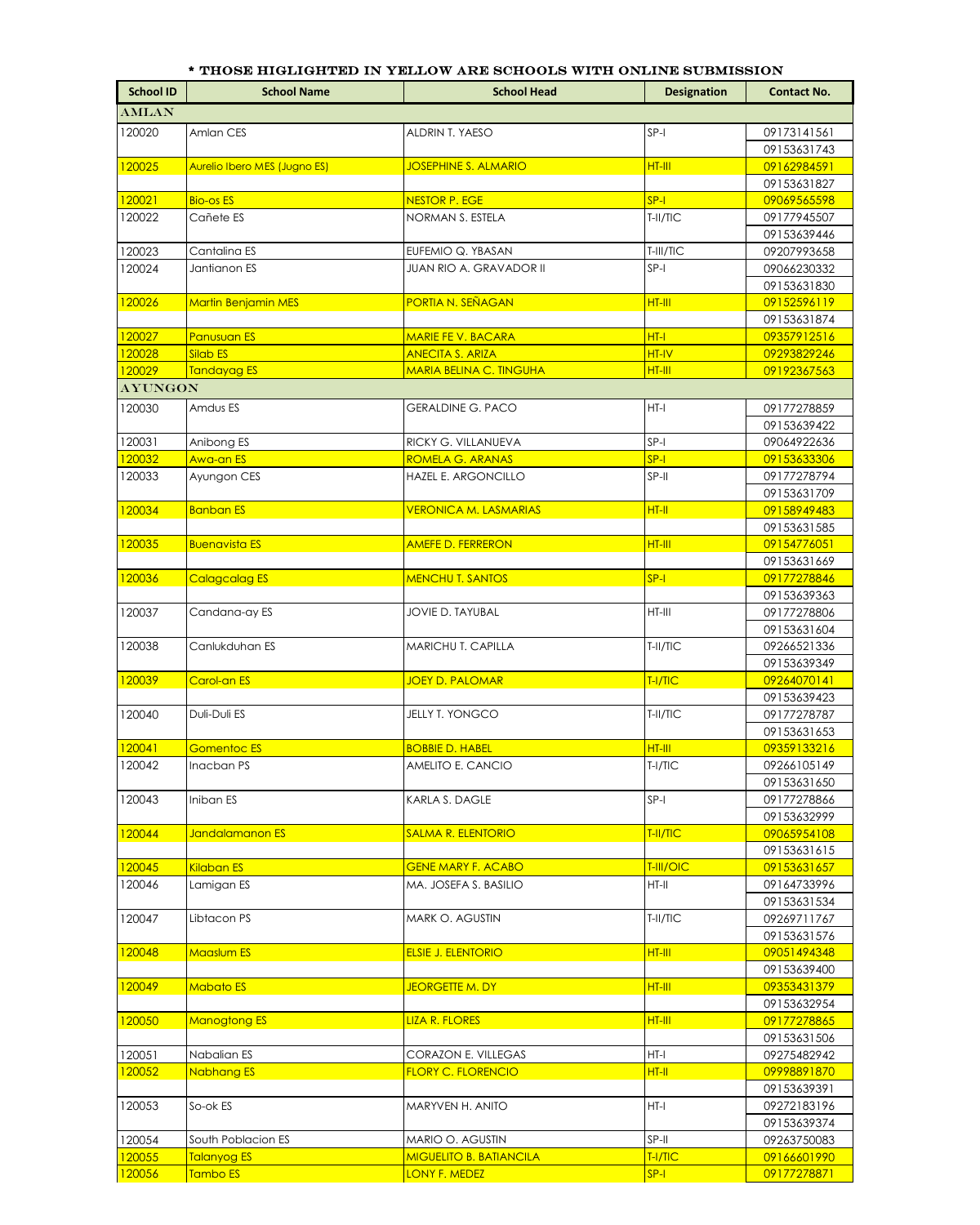| <b>School ID</b> | <b>School Name</b>                              | <b>School Head</b>                                     | <b>Designation</b> | <b>Contact No.</b>         |
|------------------|-------------------------------------------------|--------------------------------------------------------|--------------------|----------------------------|
|                  |                                                 |                                                        |                    | 09153631463                |
| 120057           | Tampocon I ES                                   | <b>MELVIN S. DERIADA</b>                               | HT-III             | 09153639417                |
| 120058           | <b>Tibyawan ES</b>                              | <b>ARACELI G. DEVERO</b>                               | HT-II              | 09276148486                |
|                  | Fausto M. Sarono - Tubod ES                     |                                                        |                    | 9153634952                 |
| 120059           | <b>Tiguib ES</b>                                | ROSELIN L. ALMENZO                                     | $SP-I$             | 09177278012                |
|                  |                                                 |                                                        |                    | 09153639346                |
| 120060           | Tumampon ES                                     | VIRGINIA A. CAPILLA                                    | T-II/TIC           | 09161652438                |
|                  |                                                 |                                                        |                    | 09153631374                |
| <b>BACONG</b>    |                                                 |                                                        |                    |                            |
| 120061           | <b>Bacong CS</b>                                | <b>JUANITO L. SARDAN</b>                               | $SP-I$             | 09177278863                |
|                  |                                                 |                                                        |                    | 09153631351                |
| 120062           | <b>Buntod ES</b>                                | <b>BONIFACIA B. ELUMBA</b>                             | SP-I               | 09177051459                |
| 120063           | <b>Calangag ES</b>                              | PEREGRINA D. BUENAVISTA                                | HT-III<br>T-II/TIC | 09207182597                |
| 120070<br>120064 | Fausto M. Sarono - Tubod ES<br><b>Isugan ES</b> | <b>JESUSIMO A. INOFERIO</b><br><b>MARILOU T. SARTE</b> | T-III/TIC          | 09103622922<br>09186612548 |
| 120065           | Nazario Tale MES                                | FIDEL M. PINO                                          | SP-I               | 09058319305                |
| 120066           | Sacsac ES                                       | <b>JOSELA MARIE R. BALDOMERO</b>                       | $SP-I$             | 09351321465                |
| 120067           | <b>San Miguel ES</b>                            | <b>SUSANA S. AUSTERO</b>                               | $HT-I$             | 09066737905                |
| 120068           | <b>Timbanga ES</b>                              | <b>CENIE M. DIZON</b>                                  | T-III/TIC          | 09269652128                |
| 120069           | Timbao ES                                       |                                                        | HT-III             | 09162348785                |
|                  |                                                 | TERESITA Z. OLASIMAN                                   |                    |                            |
| <b>BINDOY 1</b>  |                                                 |                                                        |                    |                            |
| 120169           | Atotes ES                                       | GELACIO U. LIBRADILLA JR.                              | $HT-II$            | 09185894508                |
|                  |                                                 |                                                        |                    | 09153639334                |
| 120170           | Batangan ES                                     | EVELYN P. IYAS                                         | HT-II              | 09208311622                |
|                  |                                                 |                                                        |                    | 09153639321                |
| 120171           | <b>Bindoy CES</b>                               | MONICA B. MAXINO                                       | $SP-I$             | 09355415798                |
|                  |                                                 |                                                        |                    | 09153639340                |
| 120172           | <b>Bulod ES</b>                                 | <b>BENEDICTO C. DOLOR</b>                              | $HT-II$            | 09166202982                |
|                  |                                                 |                                                        |                    | 09153634279                |
| 120173           | Cabcaban ES                                     | DANILO C. MONTECINO                                    | $SP-I$             | 09215347256                |
|                  | Cabugan ES                                      |                                                        | HT-III             | 09153633319                |
| 120174<br>120176 |                                                 | DARLENE C. PALARPALAR                                  | HT-I               | 09167201228<br>09153631269 |
| 120177           | Campulay ES<br>Camudlas PS                      | AUSTER C. RELASA<br><b>ISABEL B. PALOMAR</b>           | T-II/TIC           | 09099401934                |
| 120181           | Danawan ES                                      | TERESITA C. YSULAN                                     | T-I/OIC            |                            |
| 120183           | Malaga ES                                       | ERIKA LOU S. AMAHIT                                    | $SP-I$             | 09272607401                |
|                  |                                                 |                                                        |                    | 09153634266                |
|                  |                                                 |                                                        |                    | 09153634266                |
| 120184           | Manseje ES                                      | MARILYN S. TOLEDO                                      | HT-I               | 09054029687                |
| 120187           | Nagcasunog ES                                   | AIDA L. LABE                                           | T-III/TIC          | 09065599205                |
| 189519           | Naula-an ES                                     | ANDREW S. VAILOCES                                     | $T-I/TIC$          | 09262972788                |
|                  |                                                 |                                                        |                    | 09153633107                |
| 120190           | Pangalaycayan ES                                | MERLYN S. ROSALES                                      | HT-III             | 09102928750                |
| 120191           | Peñahan ES                                      | MARIO C. TORRES                                        | T-II/TIC           | 09155151596                |
|                  |                                                 |                                                        |                    | 09153633091                |
| 120192           | Salong ES                                       | MERALINE P. DEVERO                                     | $T-I/TIC$          | 09059767730                |
| 120193           | Tagaytay ES                                     | <b>ISABEL B. MANA-AY</b>                               | $SP-I$             | 09194648789                |
| 120196           | <b>Tubod ES</b>                                 | AGNES R. BITONG                                        | T-II/TIC           | 09184780718                |
|                  |                                                 |                                                        |                    | 09279832414                |
| <b>BINDOY 2</b>  |                                                 |                                                        |                    |                            |
| 120175           | Calatagan ES                                    | DIVINA E. LORESCO                                      | T-II/TIC           | 09058123252                |
|                  |                                                 |                                                        |                    | 09279832389                |
| 120178           | Canluto ES                                      | <b>SALLY D. BARICAR</b>                                | HT-III             | 09158014598                |
| 120179           | <b>Capipines ES</b>                             | <b>PABLO MACQUEL</b>                                   | T-I/TIC            | 09263029621                |
|                  |                                                 |                                                        |                    | 09153634426                |
| 120180           | Danao ES                                        | <b>JUDY V. CAROLLO</b>                                 | HT-I               | 09278903600                |
|                  |                                                 |                                                        |                    | 09153633055                |
| 120182           | Domolog ES                                      | <b>BETCHIE A. PACULANANG</b>                           | $SP-I$             | 09355482083                |
|                  |                                                 |                                                        |                    | 09153634419                |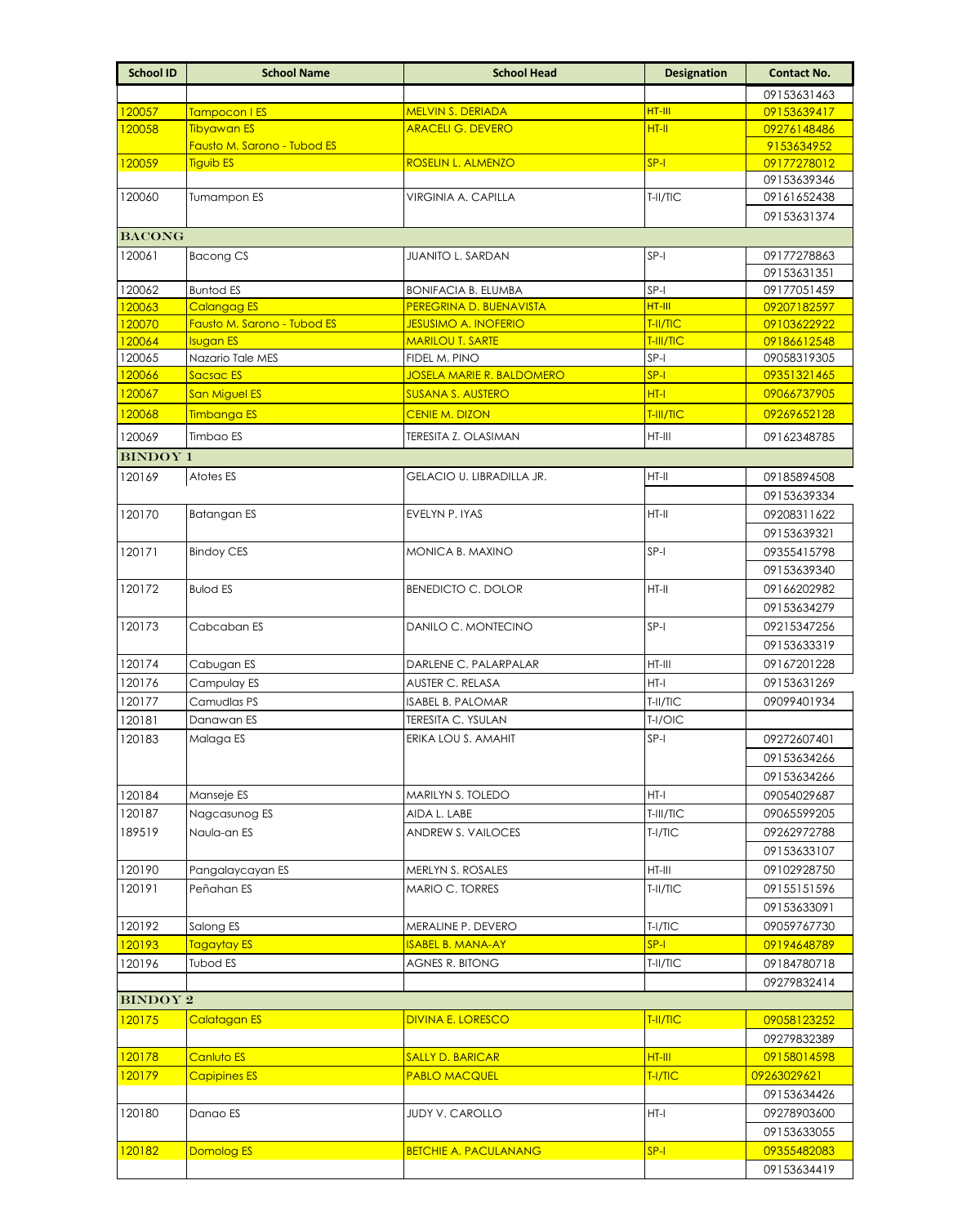| <b>School ID</b>    | <b>School Name</b>   | <b>School Head</b>               | <b>Designation</b> | <b>Contact No.</b>         |
|---------------------|----------------------|----------------------------------|--------------------|----------------------------|
| 120185              | <b>Mantahaw ES</b>   | <b>MYRNA V. ECHICA</b>           | HT-II              | 09168934167                |
| 120186              | <b>Matobato ES</b>   | <b>JASMIN T. AMARO</b>           | $SP-I$             | 09276017583                |
|                     |                      |                                  |                    | 09153634416                |
| 120188              | Nalundan ES          | <b>MARIA P. LIBRON</b>           | T-I/OIC            |                            |
| 120189              | <b>Pagsalayon ES</b> | <b>GREG R. GOLDOVE</b>           | HT-I               |                            |
| 120194              | <b>Talaptapan ES</b> | <b>GERAMME M. CABUSOG</b>        | T-I/TIC            | 09157386476                |
|                     |                      |                                  |                    | 09153634415                |
| 120195              | Tinaogan ES          | ADELA B. ARAULA                  | SP-I               | 09158934652                |
| <b>CANLAON CITY</b> |                      |                                  |                    |                            |
| 120197              | Aquino ES            | VIVIAN M. GEODISICO              | SP-I               |                            |
| 120198              | <b>Bayog ES</b>      | <b>FULGENCIO M. SUMAGAYSAY</b>   | $SP-I$             | 09177278903                |
|                     |                      |                                  |                    | 09478923027                |
|                     |                      |                                  |                    | 09153634409                |
| 120199              | <b>Binalbagan ES</b> | <b>ERNESTO G. GONZALES</b>       | HT-I               | 09484451337                |
|                     |                      |                                  |                    | 09153631429                |
| 120200              | <b>Bucalan ES</b>    | <b>BERNARD T. BONGANCISO</b>     | $HT-I$             | 09289399205                |
| 120201              | <b>Budlasan ES</b>   | JOSEPH A. EPHAN                  | T-II/TIC           | 09177278752                |
|                     |                      |                                  |                    | 09153632108<br>09186003802 |
| 120203              | Gaboc ES             | CLARINDA C. EPHAN                | T-III/TIC          | 09153632142                |
| 120204              | Guibawan PS          | LYNDON L. LACANGLACANG           | T-II/TIC           | 09088603246                |
| 120205              | Kalubihan PS         | LOUIELLA D. BUSTILLO             | T-II/TIC           | 09164721405                |
|                     |                      |                                  |                    | 09153633873                |
| 120206              | Linothangan ES       | <b>FEDELINA V. LIVA</b>          | HT-III             | 09493410577                |
|                     |                      |                                  |                    | 09153634414                |
| 120207              | Lower Lumapao ES     | <b>ELMA C. DUMABOC</b>           | HT-I               | 09177278766                |
|                     |                      |                                  |                    | 9153632155                 |
| 120202              | Macario Española MS  | CARMELA A. GELOGO                | SP-I               | 09477995496                |
|                     |                      |                                  |                    | 09153636478                |
| 120208              | Malaiba ES           | ERLINDA M. ENDRINA               | SP-I               | 09208905707                |
|                     |                      |                                  |                    | 09153632225                |
| 120209              | Mananawin ES         | TERESITA A. DELES                | T-II/TIC           | 09177278830                |
|                     |                      |                                  | $T-I/TIC$          | 09153633850                |
| 120210              | Manggapa PS          | YEHYENNE A. ROSALIA              |                    | 09462833236<br>09153633861 |
| 120211              | Masulog ES           | PUREZA S. DEJITO                 | SP-I               | 09173649956                |
|                     |                      |                                  |                    | 09153634469                |
| 120212              | Minabuntod PS        | <b>JHONAS P. ABONDIENTE</b>      | T-III/TIC          | 09183300124                |
|                     |                      |                                  |                    | 09153636481                |
| 120213              | Panubigan ES         | ARNULFA L. MARCIAL               | $SP-I$             | 09199422195                |
|                     |                      |                                  |                    | 09273106598                |
| 120214              | Pinamentigan ES      | JERRY D. FAJANELA                | $T-I/TIC$          | 09084706185                |
|                     |                      |                                  |                    | 09153633906                |
| 120215              | Pula ES              | EDNA S. BETCHIDO                 | $SP-I$             | 09202971406                |
|                     |                      |                                  |                    | 09153633978                |
| 120216              | Tabalogo ES          | ELISA D. ABRENICA                | HT-I               | 09493279124                |
| 120217              | <b>Tigbahi ES</b>    | <b>SHIELA MILDRED C. ESCARES</b> | T-I/TIC            | 09153633959                |
|                     |                      |                                  |                    | 09096764358<br>09153639686 |
| 120218              | Upper Lumapao PS     | <b>GENE S. DIONALDO</b>          | HT-I               | 09177278847                |
|                     |                      |                                  |                    | 09153639686                |
| 120219              | Villa Iowa ES        | GREGORIA C. DELA PAZ             | $T-I/TIC$          | 09179537104                |
|                     |                      |                                  |                    | 09153633925                |
| <b>DAUIN</b>        |                      |                                  |                    |                            |
| 120220              | Apo ES               | HAROLD A. SUAN                   | HT-I               | 09056325452                |
| 120221              | Bagacay ES           | ANA A. ALBISO                    | T-III/TIC          | 09267080444                |
| 120222              | <b>Baslay ES</b>     | <b>MAYFLOR P. TUBLE</b>          | $SP-I$             | 09069716811                |
|                     |                      |                                  |                    | 09153639409                |
| 120223              | <b>Bulak ES</b>      | QUEENIE E. BUTALID               | SP-I               | 09173141080                |
|                     |                      |                                  |                    | 09153632040                |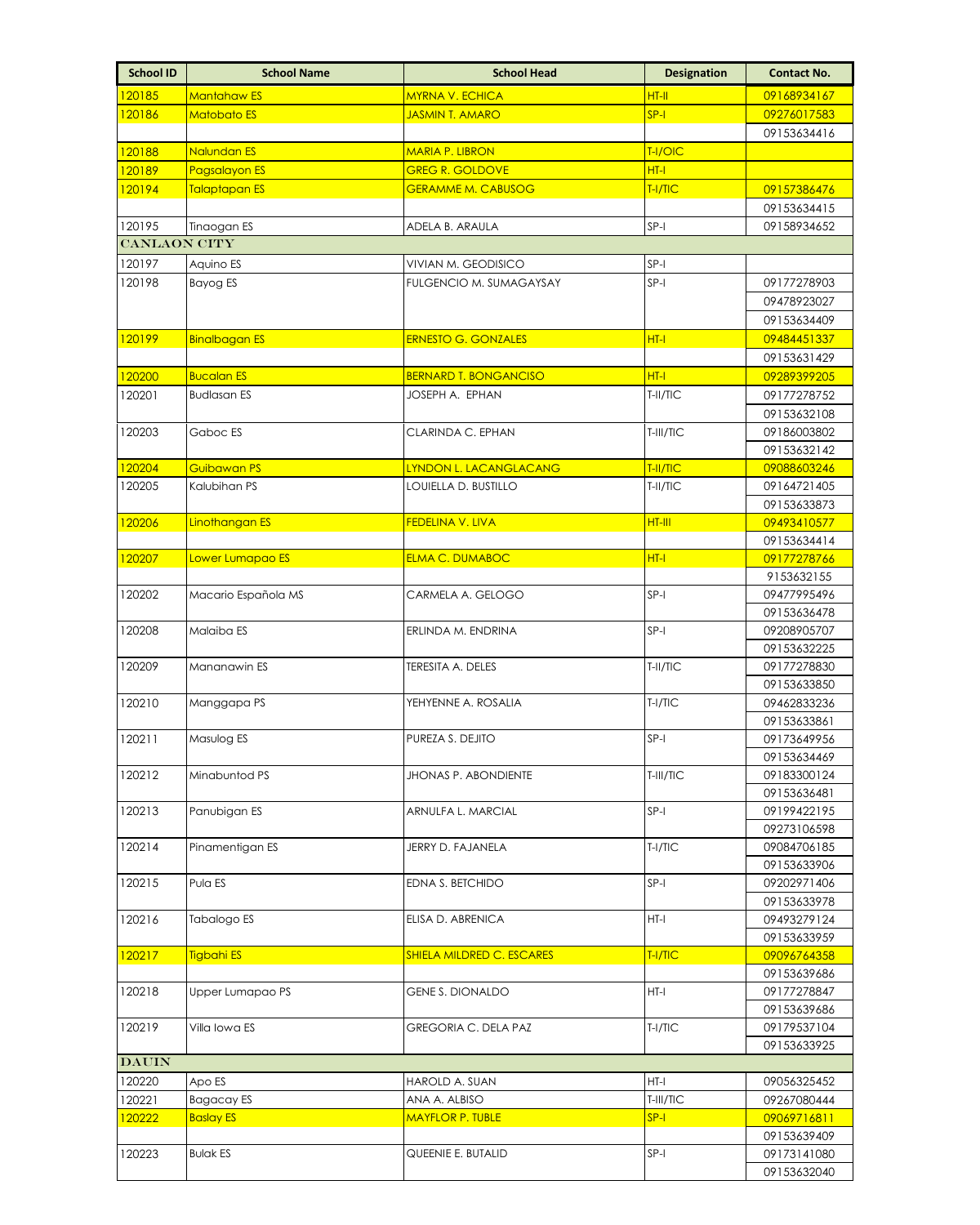| <b>School ID</b>   | <b>School Name</b>        | <b>School Head</b>                       | <b>Designation</b> | <b>Contact No.</b>         |
|--------------------|---------------------------|------------------------------------------|--------------------|----------------------------|
| 120224             | Casile ES                 | FRUCTUOSA T. VILLEGAS                    | HT-III             | 09063567903                |
| 120225             | Dauin CES                 | CHARMAINE B. JAINAR                      | $SP-I$             | 09264090667                |
|                    |                           |                                          |                    | 09153633001                |
| 120226             | Maayongtubig ES           | ROSE MARIE T. ALABATA                    | T-III/TIC          |                            |
| 120227             | Mag-aso ES                | HENRY V. TUBOG                           | $SP-I$             | 09219785567                |
| 189501             | Magsaysay ES              | WILSON Y. AVANZADO                       | MT-I/TIC           | 09991567241                |
| 120228             | Malongcay ES              | <b>REGIE SEDIEGO</b>                     | T-III/TIC          |                            |
| 120229             | Masaplod ES               | FERNANDO T. REYES                        | SP-I               | 09165066252                |
| 120230             | Panubtuban ES             | WEE WYN C. ELNAS                         | $SP-I$             | 09272499414                |
|                    |                           |                                          |                    | 09266583448                |
| 120231             | Tugawe ES                 | LUCENA J. TRUNO                          | HT-III             | 09193962704                |
| <b>JIMALALUD</b>   |                           |                                          |                    |                            |
| 120288             | <b>Aglahug ES</b>         | <b>AGNES T. ESPINAS</b>                  | T-II/TIC           | 09168750877                |
|                    |                           |                                          |                    | 09153632198                |
| 189503             | Agutayon Primary School   | JOSE LEOPOLDO T. ZERNA                   | T-II/TIC           | 09128140097                |
| 120289             | Apanangon ES              | VIRLOUMAR G. TORRES                      |                    |                            |
| 120290             | <b>Bae ES</b>             | <b>REMO Q. ESTORCO</b>                   | $SP-I$             | 09164707051                |
| 189504             | <b>Balaas PS</b>          | <b>MARIA CHASEL G. MANIPIS</b>           | T-II/TIC           | 09053769830                |
| 120291             | <b>Bangcal ES</b>         | <b>GLORIA T. RABUTIN</b>                 | $SP-I$             | 09212716157                |
| 120292             | <b>Banog ES</b>           | NINSEL P. FABILLAR                       | T-II/TIC           | 09261815245                |
| 120293             | <b>Buto PS</b>            | GEORGITA G. CABODILLO                    | T-II/TIC           | 09095792235                |
| 120294             | <b>Cabang ES</b>          | <b>ROSALIE E. ESPRAGUERA</b>             | T-II/TIC           | 09056824802                |
| 120295             | Camandayon ES             | JEAN B. DUMAG                            | SP-I               | 09057191088                |
| 120296             | Cangharay ES              | MARY ANN E. MAYONO                       | SP-I               | 09065378556                |
| 120297             | <b>Irene ES</b>           | <b>MARIVIC B. GARSULA</b>                | T-I/TIC            | 09269381797                |
| 120298             | Jimalalud CS              | <b>ALEJANDRO M. BACANE</b>               | $SP-I$             | 09067122940                |
|                    |                           |                                          |                    | 09153639807                |
| 120299             | Lacaon ES                 | <b>OSCAR G. APOLINARIO</b>               | T-III/TIC          | 09109641077                |
| 120300             | <b>Mahanlod ES</b>        | <b>BERNARD G PACULANANG</b>              | $HT-I$             | 09289040644                |
|                    |                           |                                          |                    | 09177278925                |
| 120301             | Malabago PS               | VERONICA C. YMALAY                       | T-II/TIC           | 09215970494                |
| 120302             | <b>Mambaid ES</b>         | <b>ARLENE A. PACULANANG</b>              | $SP-I$             | 09064768162                |
| 120303             | Mongpong PS               | ARLENE B. ESTOCONING                     | T-III/TIC          | 09058022200                |
| 120304             | Owacan ES                 | <b>CHARITY T. AREVALO</b>                | T-II/TIC           | 09292747430                |
| 120305<br>120306   | Pacuan ES                 | JIMBOY P. GARSULA<br>MARY JOY T. OBANANA | MT-I/TIC<br>$SP-I$ | 09081844936                |
|                    | Sampiniton ES             |                                          |                    | 09059469630<br>09066735830 |
| 120307             | <b>Talamban ES</b>        | TARCECIO D. VIDAL, JR.                   | T-II/TIC           | 09068200579                |
| 120308             | Tamao ES                  | <b>FELIPE G. ADOLFO</b>                  | HT-II              |                            |
| 120309             | <b>Yli ES</b>             | <b>RITCHEL G. ANCHETA</b>                | T-I/TIC            | 09387522319                |
| <b>LA LIBERTAD</b> |                           |                                          |                    |                            |
| 120310             | Agbobolo ES (Aya ES)      | FLORIANO O. BONGCAWIL                    | T-I/TIC            | 09298604112                |
| 120311             | Aniniaw ES                | LEILA T. MIRA                            | HT-I               | 09168980392                |
|                    |                           |                                          |                    | 09153638659                |
| 120312             | Aya ES                    | <b>DICKY ELENTORIO</b>                   | T-I/OIC            |                            |
| 120313             | Bagtic ES                 | JOSEFA S. DE LARA                        | HT-III             | 09485707824                |
| 120314             | Biga-a ES                 | <b>GIL P. MARTINEZ</b>                   | T-III/TIC          | 09072754669                |
| 120315             | <b>Busilac ES</b>         | EVERSON A. DIVISION                      | HT-I               | 09499651453                |
| 120316             | Cangabo ES                | <b>BEN P. CASAS</b>                      | HT-I               | 09164960441                |
| 120317             | Eli ES                    | REY B. FACTURAN                          | HT-I               | 09991566354                |
| 120318             | Guihob ES                 | EDEN D. DUMOGHO                          | HT-I               | 09208310786                |
| 120319             | Kansumandig ES            | MARK A. RABOY                            | T-I/OIC            |                            |
| 120320             | La Libertad CES           | JOSE ROY S. ACABO                        | SP-I               | 09093057282                |
| 120321             | La Libertad North Pob. PS | LOWEL G. CLEMENIA                        | HT-I               | 09058576435                |
| 120322             | Mambulod ES               | FRANKLINO A. BONGCAWIL                   | HT-I               | 09182371416                |
| 120323             | Mandapaton ES             | MERCEDITA G. BILLONES                    | SP-I               | 09072587447                |
| 120324             | Manghulyawon ES           | GEMMA C. GALLOSA                         | SP-I               | 09217763863                |
| 120325             | Manluminsag ES            | LEONILA C. BAGUIOSO                      | SP-I               | 09287545453                |
| 120326             | Mapalasan ES              | HERRY G. DELA CRUZ                       | SP-I               | 09991566960                |
| 120327             | Martilo ES                | RANDY D. DUNQUE                          | SP-I               | 09164956887                |
| 120328             | Nasunggan ES              | GERMIE B. AMOTO                          | HT-I               | 09472193779                |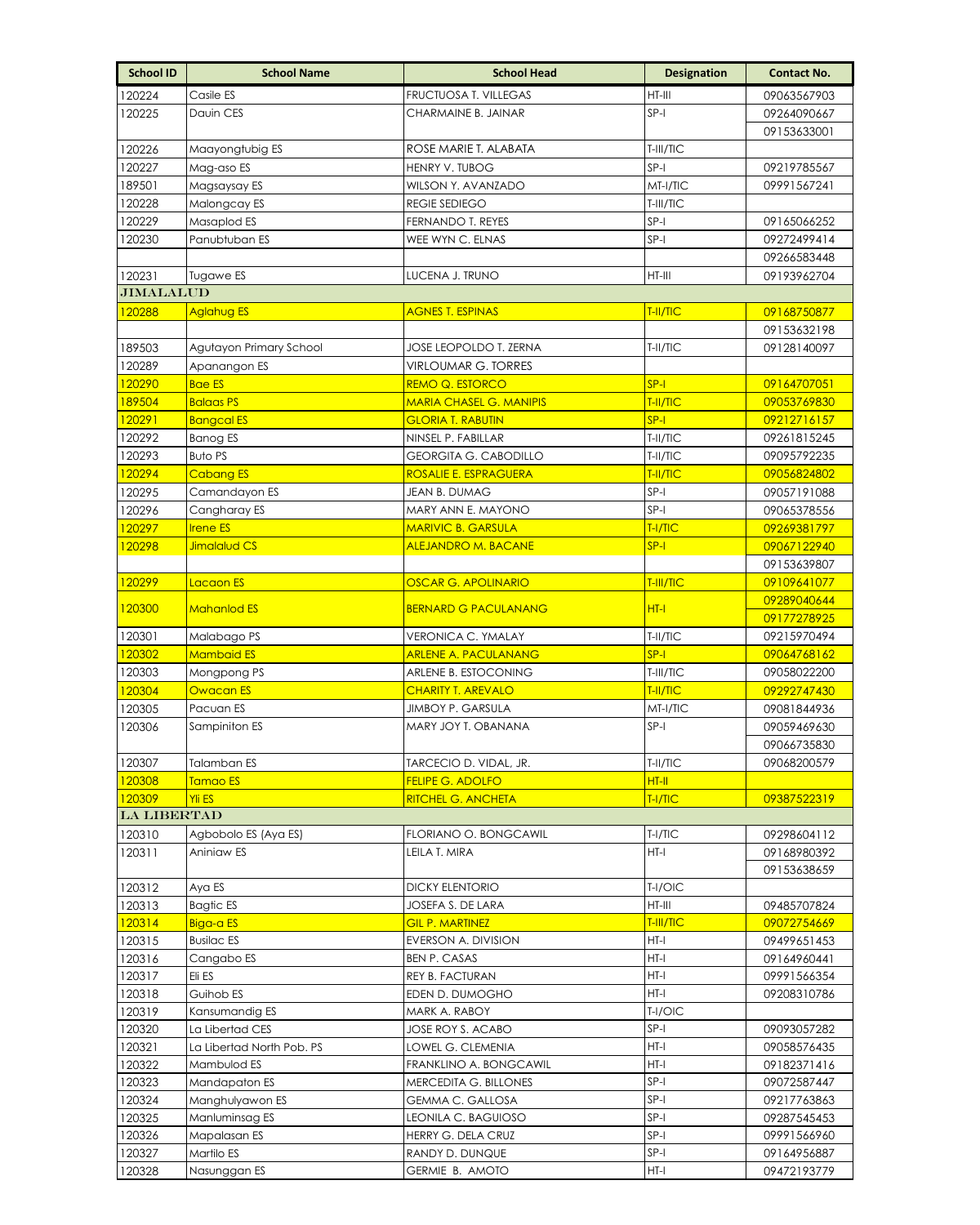| <b>School ID</b>    | <b>School Name</b>                  | <b>School Head</b>                               | <b>Designation</b>  | <b>Contact No.</b>         |
|---------------------|-------------------------------------|--------------------------------------------------|---------------------|----------------------------|
| 120329              | Pacuan ES                           | <b>HECTOR T. AMPARADO</b>                        | $SP-I$              | 09287877116                |
| 120330              | Pangca ES                           | MARLEN F. FAUSTORILLA                            | T-III/TIC           | 09217860227                |
| 120331              | Pisong ES                           | NORA T. SITONES                                  | SP-I                | 09167511277                |
| 120332              | Pitogo ES                           | JOYCE D. EMOS                                    | $T-II/TIC$          | 09093057292                |
| 120333              | San Jose ES                         | <b>MARIA ISA B. VILLAESTER</b>                   | $SP-II$             | 09478692036                |
| 120334              | Solonggon ES                        | ALFREDO R. BAYA                                  | $SP-I$              | 09177278015                |
| 120335              | Tala-on ES                          | KiRLAN T. BOLORON                                | $T-I/TIC$           | 09194363034                |
| 120336              | <b>Talostos ES</b>                  | ROLAN S. ANTINERO                                | $HT-I$              | 09284688072                |
| <b>MABINAY 1</b>    |                                     |                                                  |                     |                            |
| 120341              | <b>Banban ES</b>                    | <mark>LELIOZA C. CARBALLO</mark>                 |                     |                            |
| 120347              | <b>Bugnay ES</b>                    | <u>NULO N. CADELIÑA</u>                          | T-II/TIC            | 09077885780                |
| 120348              | <b>Bulibulihan ES</b>               | <b>AMETHYST EMMYLOU C. HONGCUAY</b>              | T-II/TIC            | 09175085180                |
| 120366              | <b>Mabinay CES</b>                  | <b>IENY A. SOCORRO</b>                           | $SP-H$              | 09052017994                |
| 120368              | <b>Manlingay ES</b>                 | MARIA LUZ D. CADAY                               |                     |                            |
| 120370              | Namangka ES                         | <b>NADINE E. BALDOZA</b>                         | $SP-I$              | 09059718020                |
| 120371              | Napasu-an ES                        | <b>ELGIE C. NARCISO</b>                          | $HT-I$              | 09064767626                |
| 189511              | <b>New Namangka ES</b>              | <b>ROSEMARIE G. CADILIG</b>                      | T-II/TIC            | 09204580136                |
| 189512              | Old Namangka PS                     | <b>TROIDES B. CANOY</b>                          | $HT - I$            | 09268935648                |
| 120376              | <b>Tadlong ES</b>                   | <u>JESSIELYN L. CADELIÑA</u>                     | $SP-I$              | 09287885020                |
| MABINAY 2           |                                     |                                                  |                     |                            |
| 120342              | Barang-barang PS                    | HELEN B. REAL                                    | T-I/TIC             | 09102658228                |
| 120351              | Canggohob ES                        | GIL C. SOCORRO                                   | HT-I                | 09052018497                |
| 120352              | Cansal-ing ES                       | NELSON C.DEPALAS                                 | HT-I                | 09167546791                |
| 120353              | Cantombol ES                        | AIA G. ACABAL                                    | $T-I/TIC$           | 09273398678                |
| 120354              | Capanun-an ES                       | MARY ANN D. EJERCITO                             | $T-I/TIC$           | 09057845927                |
| 120355              | Dagbasan ES                         | RUSTICO J. LADO                                  | $HT-I$              | 09262884131                |
| 120358              | Don Cristito Tirambulo MES          | LYDIA V. BENSON                                  | $SP-I$              | 09184003213                |
| 120362              | Lamdas ES                           | MANUELITO T. BAGUIO                              | SP-I                | 09059274444                |
| 189523              | Lanot ES                            | <b>TEOFANES S. ASENAS</b>                        | T-II/TIC            | 09081476498                |
| 189513              | Pantao Brgy. Site ES                | ROLANDO S. LAPINOZO                              | T-II/TIC            | 09355481034                |
| 120373              | Pantao ES                           | JEVE LORNA A. QUILIOPE                           | $SP-I$              | 09051150800                |
| 120374              | Pedro Gobuyan, Sr. MES              | MARIA A. GIRASOL                                 | $SP-I$              | 09202796726                |
| 120379<br>MABINAY 3 | Tingtingon ES                       | MELUCHI FLORA                                    | $T-I/TIC$           | 09058963026                |
|                     |                                     |                                                  |                     |                            |
| 189530              | Alagasihan PS                       | ROSELYN G. ORCANA                                | $T-I/TIC$           | 09153638818                |
| 120338              | Arebasore ES                        | <b>ENELGITO B. MINGUITO</b><br>RICHARD C. ANFONE | $T-I/TIC$<br>$SP-I$ | 09153638829                |
| 120339<br>120340    | <b>Bagtic ES</b><br><b>Baliw ES</b> | REGIE L. ACADEMIA                                | T-II/TIC            | 09154574528                |
| 120343              | <b>Barras ES</b>                    | NELFA C. BOLHANO                                 | SP-I                | 09153638857<br>09153638863 |
| 120349              | <b>Bulwang ES</b>                   | EMMA V. VISAGAS                                  | $SP-I$              | 09153638663                |
| 120350              | Campo-aling ES                      | SIDRIC L. LLANERA                                | T-II/TIC            | 09158260214                |
| 120357              | Danawan ES                          | SUZETTE G. SETOMIRA                              | $T-1$               | 09084534262                |
| 120360              | Himocdungon ES                      | JOSELITO B. BANOSING                             | SP-I                | 09153638868                |
| 189510              | <mark>Lower Capanun-an ES</mark>    | <b>BETHEL D. CAYUDE</b>                          | T-I/TIC             | 09277943058                |
| 120364              | Lumbangan ES                        | ALEJO C. DANIEL JR.                              | $SP-I$              | 09153633360                |
| 120367              | Mampalasan ES                       | JUNIELYN M. RODRIGUEZ                            | T-I/TIC             | 09127730320                |
| 120378              | Tara ES                             | <b>BILLY I. BAJANDI</b>                          | HT-II               | 09158260394                |
| <b>MABINAY 4</b>    |                                     |                                                  |                     |                            |
| 120337              | Abis ES                             | ERROL T. BAGUIO                                  | $SP-I$              | 09152592197                |
| 120344              | <b>Basakan ES</b>                   | EMIRY D. DEPALUBOS                               | T-I/TIC             |                            |
| 120345              | <b>Bato ES</b>                      | ELBERITA A. GAMALA                               | SP-I                | 09478923016                |
| 120346              | Binantangan ES                      | ANNALINA S. ZAMORA                               | T-II/TIC            | 09097166988                |
| 120356              | Dahile ES                           | NICOLAS V. AGUSTIN                               | $SP-I$              | 09267686212                |
| 120359              | Hagtu ES                            | JEFFREY A. JARAVELO                              | SP-I                | 09266026323                |
| 120361              | <b>Inapoy ES</b>                    |                                                  |                     |                            |
| 120363              | Lapong ES                           | NEMELYN L. CADORNA                               | $HT-I$              | 09204295287                |
| 120365              | Luyang ES                           | LETECIA A. NAVALES                               | $SP-I$              | 09185311066                |
| 120369              | Nabaliwan ES                        | vergie P. Ruiz                                   | T-II/TIC            | 09357598584                |
| 120372              | Pandanon ES                         | AMALIA G. DELFIN                                 | SP-I                | 09262659590                |
| 189518              | Pinayon-an ES                       | JAQUELYN F. LIBRADILLA                           | T-I/TIC             | 09165733082                |
| 120375              | Samac ES                            | <b>GASPAR C. CASTILLO</b>                        | HT-III              | 09064953105                |
| 120377              | Tampa ES                            | ARMELA P. DANDAN                                 | T-II/TIC            | 09097318954                |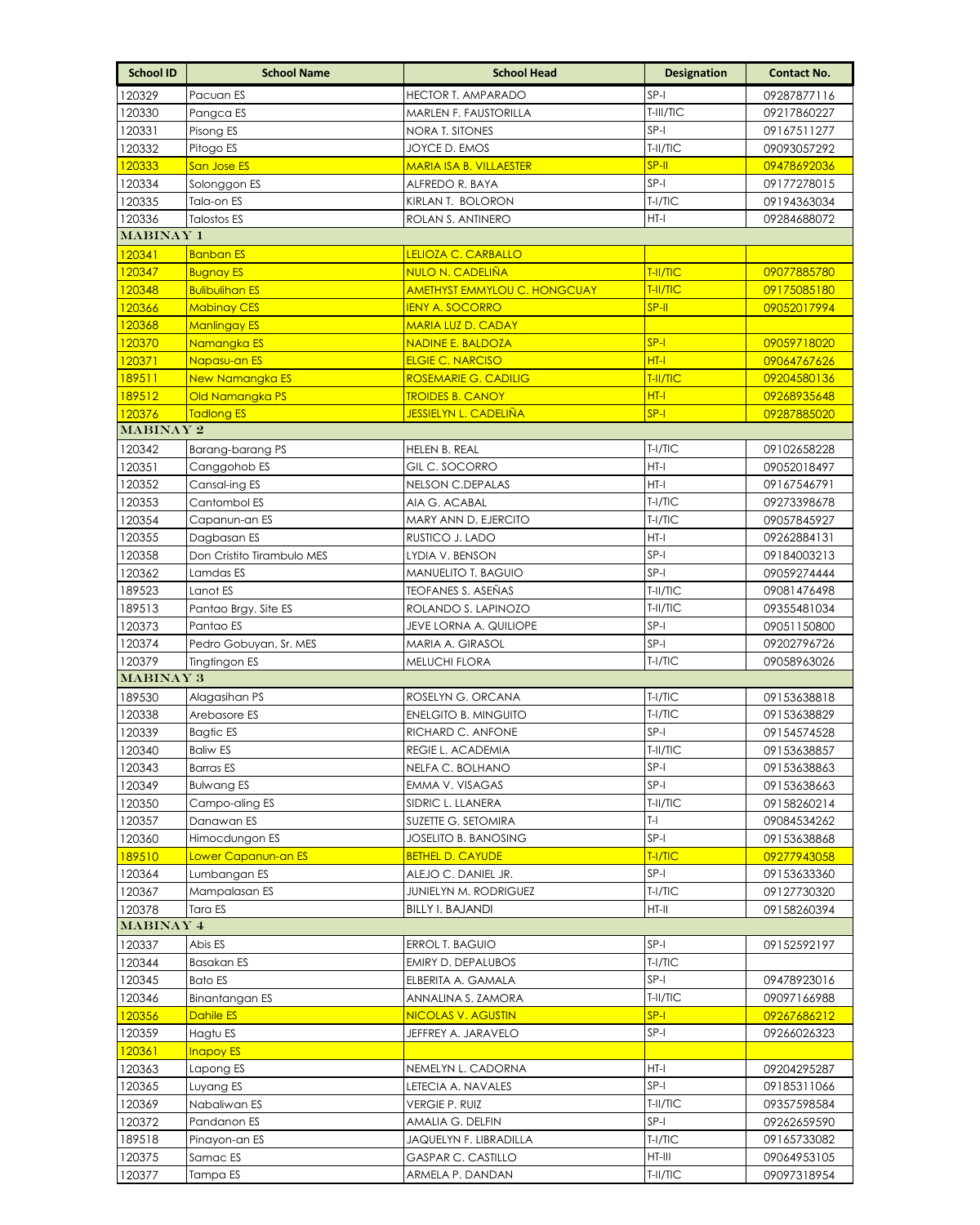| MANJUYOD 1<br>120381<br><b>Balaas ES</b><br><b>JHUNARIE B. GARGOLES</b><br>$SP-I$<br>120382<br><b>Bolisong ES</b><br><b>EMELDA R. CUID</b><br>$SP-I$<br>120383<br><b>Butong ES</b><br><b>FLORDELUNA B. BENDIJO</b><br>$SP-I$<br>120385<br><b>Candabong ES</b><br><b>JU-AN G. JALUAG</b> | 09177278878<br>09153633623<br>09177278901<br>09153639693<br>09177278880<br>09153639717<br>09352157218<br>09279832327<br>09177278764 |
|-----------------------------------------------------------------------------------------------------------------------------------------------------------------------------------------------------------------------------------------------------------------------------------------|-------------------------------------------------------------------------------------------------------------------------------------|
|                                                                                                                                                                                                                                                                                         |                                                                                                                                     |
|                                                                                                                                                                                                                                                                                         |                                                                                                                                     |
|                                                                                                                                                                                                                                                                                         |                                                                                                                                     |
|                                                                                                                                                                                                                                                                                         |                                                                                                                                     |
|                                                                                                                                                                                                                                                                                         |                                                                                                                                     |
|                                                                                                                                                                                                                                                                                         |                                                                                                                                     |
|                                                                                                                                                                                                                                                                                         |                                                                                                                                     |
| T-II/TIC<br>120386<br>Concepcion ES<br>EVE D. CLAVANO                                                                                                                                                                                                                                   |                                                                                                                                     |
|                                                                                                                                                                                                                                                                                         |                                                                                                                                     |
| <b>Kayotesan ES</b><br>120388<br>YENDY L. FLAUTA<br>HT-III<br><b>RHIA MAE BULOTANO</b><br>120389<br>Lamogong ES                                                                                                                                                                         |                                                                                                                                     |
|                                                                                                                                                                                                                                                                                         | 09153632199                                                                                                                         |
| T-I/TIC<br>120390<br><b>GINA N. CABALLES</b><br>Libjo ES                                                                                                                                                                                                                                | 09177278836                                                                                                                         |
|                                                                                                                                                                                                                                                                                         | 09153639654                                                                                                                         |
| SP-II<br><b>Manjuyod CES</b><br><b>MELBA V. MERCADO</b><br>120395                                                                                                                                                                                                                       | 09153633458                                                                                                                         |
| ELENITA A. KADUSALE<br>$SP-I$<br>Sped                                                                                                                                                                                                                                                   | 09177278842                                                                                                                         |
| Palay ES<br>CONIE E. CABUGNASON<br>T-II/TIC<br>120397                                                                                                                                                                                                                                   | 09153637633<br>09177278864                                                                                                          |
|                                                                                                                                                                                                                                                                                         | 09153638958                                                                                                                         |
| Sacsac ES<br>ROSITA E. NAVARRO<br>T-II/TIC<br>120398                                                                                                                                                                                                                                    | 09177278754                                                                                                                         |
|                                                                                                                                                                                                                                                                                         | 09153633516                                                                                                                         |
| <b>Salvacion ES</b><br>CHITO Q. CAROGONG<br>T-II/TIC<br>120400                                                                                                                                                                                                                          | 09177278758                                                                                                                         |
| HT-I<br><b>DIOSDADA Z. GUILLEN</b>                                                                                                                                                                                                                                                      | 09153636284<br>09177278913                                                                                                          |
| <b>Sampiniton ES</b><br>120401                                                                                                                                                                                                                                                          | 09153633627                                                                                                                         |
| HT-I<br>120402<br>San Isidro ES<br><b>ELMAR C. KADUSALE</b>                                                                                                                                                                                                                             | 09177278917                                                                                                                         |
|                                                                                                                                                                                                                                                                                         | 09153639629                                                                                                                         |
| HT-III<br>120403<br>San Jose ES<br>VICTORIA A. BANJAO                                                                                                                                                                                                                                   |                                                                                                                                     |
| EDRALIE N. CABUSOG<br>120405<br>Tubod ES<br>T-III/TIC                                                                                                                                                                                                                                   | 09177278971                                                                                                                         |
| <b>MARILYN R. ENRIQUEZ</b><br>T-II/TIC<br>120406<br><b>Tupas ES</b>                                                                                                                                                                                                                     | 09153639572<br>09177278770                                                                                                          |
|                                                                                                                                                                                                                                                                                         | 09153638974                                                                                                                         |
| MANJUYOD <sub>2</sub>                                                                                                                                                                                                                                                                   |                                                                                                                                     |
| 120380<br>HT-I<br>Bagtic ES<br>VINCENT T. CALIDGUID                                                                                                                                                                                                                                     | 09177278876                                                                                                                         |
|                                                                                                                                                                                                                                                                                         | 09153638977                                                                                                                         |
| $SP-I$<br>120384<br>Campuyo ES<br><b>INAFE C. CASIPONG</b>                                                                                                                                                                                                                              | 09054731763                                                                                                                         |
| 120387<br>HT-I<br>ROBERT D. VILLARMENTE<br>Dungoan ES                                                                                                                                                                                                                                   | 09153632223<br>09177278744                                                                                                          |
|                                                                                                                                                                                                                                                                                         | 09153633142                                                                                                                         |
| HT-I<br>120391<br>WILMA A. BALDERAS<br>Locay ES                                                                                                                                                                                                                                         | 09128977386                                                                                                                         |
|                                                                                                                                                                                                                                                                                         | 09153638958                                                                                                                         |
| $T-I/TIC$<br>Managba ES<br>JOEMANLO A. PALUMAR<br>120393                                                                                                                                                                                                                                | 09173230575<br>09153639000                                                                                                          |
| RHEA LYNN M. GARCIA<br>$T-I/TIC$<br>Mandalupang ES<br>120394                                                                                                                                                                                                                            | 09177278856                                                                                                                         |
|                                                                                                                                                                                                                                                                                         | 09153639019                                                                                                                         |
| 120396<br>$SP-I$<br>Matambok ES<br>LADY ELGIN B. ABUNDO                                                                                                                                                                                                                                 | 09177278894                                                                                                                         |
| $SP-I$<br>120399<br>Sagrada ES<br><b>GINA F. CAÑOLAS</b>                                                                                                                                                                                                                                | 09177278875                                                                                                                         |
| $SP-I$<br>120392<br>Sotero A. Singco MES                                                                                                                                                                                                                                                | 09153638961                                                                                                                         |
| WENDIL B. PACULANANG                                                                                                                                                                                                                                                                    | 09177278893<br>09153639024                                                                                                          |
| $T-I/TIC$<br>120404<br>Tanglad ES<br>RODNEY A. SINAHON                                                                                                                                                                                                                                  | 09177278852                                                                                                                         |
|                                                                                                                                                                                                                                                                                         | 09153639038                                                                                                                         |
| <b>SAN JOSE</b>                                                                                                                                                                                                                                                                         |                                                                                                                                     |
| Alicia Calumpang ES - Naiba ES<br>120435<br>T-II/TIC<br>ligaya b. timtim<br>HT-I                                                                                                                                                                                                        | 09162834674                                                                                                                         |
| ARNULFO R. QUISEL, JR.<br>120430<br><b>Basak PS</b>                                                                                                                                                                                                                                     | 09166220722<br>09153637319                                                                                                          |
| 120432<br>Cancawas PS<br><b>GINA ROSE P. MANOLONG</b><br>T-II/TIC                                                                                                                                                                                                                       | 09175620396                                                                                                                         |
| 189514<br>T-I/TIC<br>Guilongsoran PS<br><b>GERALDINE Q. CANO</b>                                                                                                                                                                                                                        | 09162210540                                                                                                                         |
| 120433<br>Janay-Janay ES<br>EDGAR R. LANGE<br>HT-I                                                                                                                                                                                                                                      | 09173141049                                                                                                                         |
| JR Remollo ES - Cambaloctot ES<br>T-III/TIC<br>120431<br>CIRILA S. DELES                                                                                                                                                                                                                | 09275490023                                                                                                                         |
| 120434<br>Pedro A. Remoto ES<br>MERCY A. GLOSENDA<br>HT-I<br>120436<br>SP-I<br>San Jose CES                                                                                                                                                                                             | 09353416777<br>09996714321                                                                                                          |
| ANDREA LUZ S. ENGLIS<br>120437<br>San Roque PS<br>T-II/TIC<br>BERNARDITA R. FERNANDEZ                                                                                                                                                                                                   | 09058584684                                                                                                                         |
| $SP-I$<br>120438<br>Siapo ES<br>MARITES R. TAN                                                                                                                                                                                                                                          | 09161302959                                                                                                                         |
| HT-III<br>120439<br>Sra. Ascion ES<br>NENITA U. LAZAGA                                                                                                                                                                                                                                  | 09069555113                                                                                                                         |
| 120440<br>Tampi ES<br>JAINIE M. TABLATE<br>HT-II                                                                                                                                                                                                                                        | 09264238953                                                                                                                         |
| 120441<br>PELAGIO S. LIGO<br>HT-III<br>Tapon Norte ES<br><b>SIATON EAST</b>                                                                                                                                                                                                             | 09054727373                                                                                                                         |
| 120442<br>Albiga ES<br><b>AUREA K. TINAMBACAN</b><br>$HT-II$                                                                                                                                                                                                                            | 09057125953                                                                                                                         |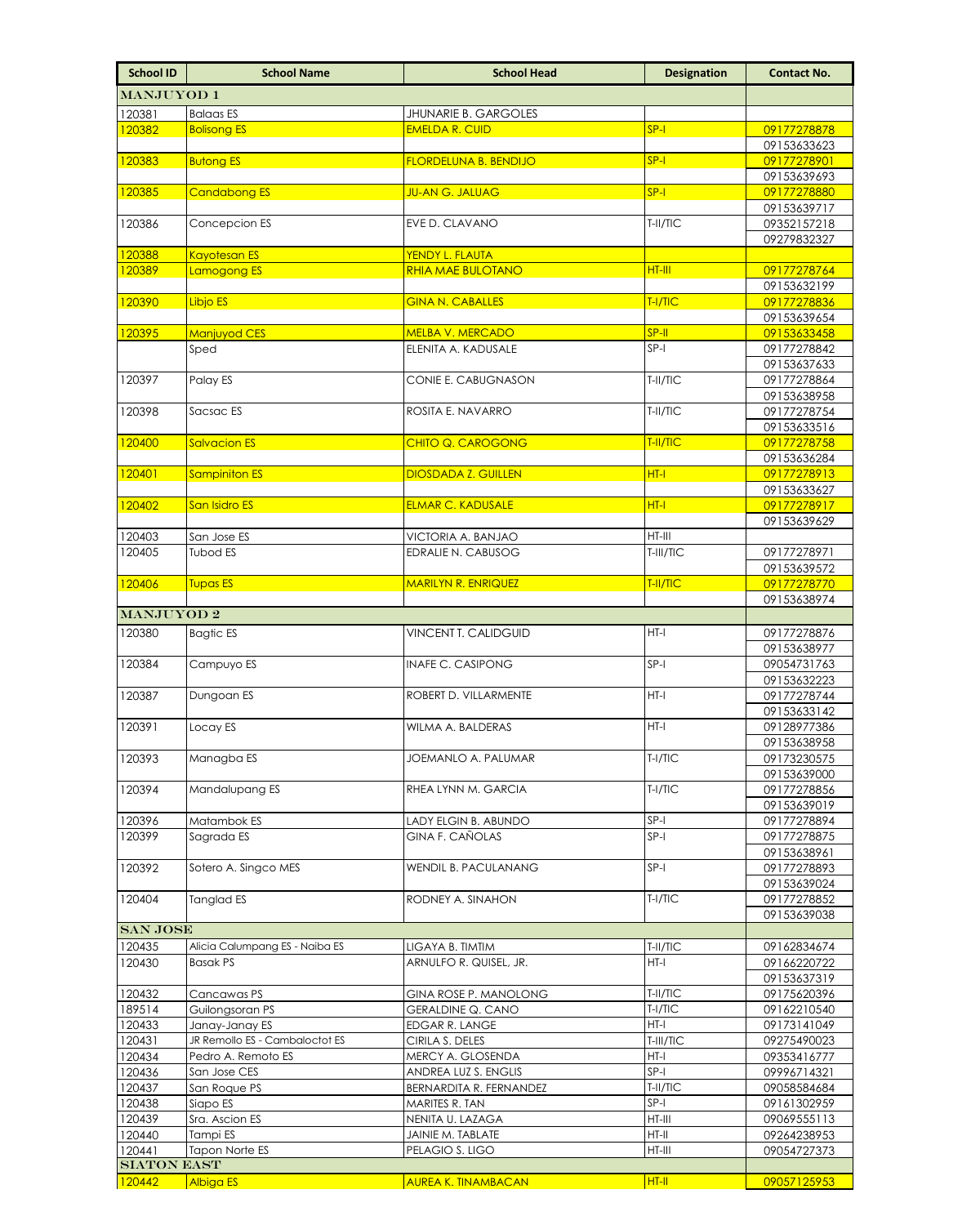| 09153637181<br>T-II/TIC<br>120443<br>Antulang ES<br>ELVIE G. GAJO<br>09064780942<br>09153637185<br>HT-II<br>120446<br><b>Bonbonon ES</b><br>09161653990<br><b>ELENA G. GALABAY</b><br>09153637164<br>09153637164<br>Canaway ES<br><b>NESTOR G. PAJUNAR</b><br>$HT-III$<br>120452<br>09277348625<br>09153639559<br>SP-I<br>120453<br>Candugay ES<br>CHARINA P. TINAYA<br>09081283133<br>09153634175<br>HT-II<br>120454<br>Casalaan ES<br><b>ANTONIO O. BROCE</b><br>09156340056<br>09153634952<br>T-III/TIC<br>120458<br>Datag ES<br>ALFREDO C. ARBOLADO<br>09058831785<br>09153635107<br>SP-II<br>120459<br>Felipe Tayko MCES<br>DELIA A. ALANANO<br>09269038841<br>Inalad ES<br>$SP-I$<br>120461<br>EVELYN K. DELORIA<br>09065500920<br>09153635035<br>189529<br>Kabangkalan PS<br>ROMMEL K. KISKIS<br>T-I/TIC<br>09177278850<br>Lindy Pajunar MES (Bondo ES)<br>$SP-I$<br>MARIA LUZ E. QUITAY<br>120447<br>09062006841<br>09153635198<br>T-II/TIC<br>Luan-Luan PS<br>FLMA G. RADOC<br>120463<br>09261251939<br>09153635055<br>Mantiquil ES<br>120468<br>ASTERIO P. BADON<br>T-II/TIC<br>09058450149<br>09153635069<br>T-II/TIC<br>120471<br>Nawacat ES<br><b>BENJIE B. EPIS</b><br>09166807476<br>09051154167<br>09153635104<br>T-II/TIC<br>120474<br>Palayuhan ES<br>NONA BELINDA T. VERBOSIDAD<br>09261431175<br>09153635163<br>$SP-I$<br>120464<br>Ramon Ponce De Leon MES<br><b>TEOFREDA P. EGE</b><br>09157744149<br>09153633152<br>$HT-I$<br>189506<br>Salingkubong ES<br>09262731898<br>GUILLERMO T. BANGAYSISO<br>San Jose ES<br>EVELYN T. TORRES<br>T-II/TIC<br>120477<br>09267608299<br>09153635206<br>120480<br>09173709201<br>Tayak ES<br>SUZETTE A. CALUMPANG<br><b>SIATON WEST 1</b><br>120444<br>$T-I/TIC$<br>Apoloy ES<br>MARIA LOURDES TUBIO<br>09278103981<br>09153635214<br>T-II/TIC<br>120455<br>Caticugan ES<br>ISABEL R. AUSTRAL<br>09156486904<br>09153635216<br>T-II/TIC<br>120457<br>Cruz Gadiane ES<br><b>GREGORIO K. RAPON</b><br>09066864100<br>Hagikhik PS<br>189525<br>ELMER R. GAJANO<br>T-I/TIC<br>09056330715<br>LLMES (Cambonbon ES)<br>HT-I<br>120451<br>JERRY V. DIAMANTE<br>09173141052<br>09153639556<br>$SP-I$<br>120466<br>Maloh CS<br>ARVIN J. BUSICO<br>09153635245<br>T-I/OIC<br>Managobsob ES<br><b>GLAIZA MACABANIG</b><br>120467<br>09353640361<br>09153635248<br>120469<br>Mantuyop ES<br>EDWIN G. EGE<br>T-III/TIC<br>09164364580<br>09153635271<br>120470<br>Nasipit ES<br>VANESSA CABALIDA<br>Olambid ES<br>JOSEPH V. ALAGADMO<br>$T-I/TIC$<br>09058907002<br>120472<br>09153635341<br>120473<br>Pagang ES<br>GAUDIOSA D. QUIROQUIRO<br>T-II/TIC<br>09358490133<br>$SP-I$<br>120476<br>Salag ES<br><b>GEMMA S. BARRANTES</b><br>09152400870<br>09153635387<br>120478<br>T-III/TIC<br>09263604364<br>Sandulot ES<br>MICHAEL K. GAITERA<br>09153637638<br>$T-1/TIC$<br>Ulayan ES<br>ROMILO R. QUILNET<br>189507<br>09066492135<br>09153635393<br><b>SIATON WEST 2</b><br>T-II/TIC<br>120445<br><b>Bantolinao ES</b><br>ALEXANDER R. FEGIDERO<br>09068988517<br>09153635399<br>189524<br><b>Bunay PS</b><br>BEVERLY M. FABIAN<br>T I/TIC<br>09279832360<br>120448<br>CLAUDIA G. MARIANO<br>T-II/TIC<br>Cabangahan ES<br>09053474416<br>120449<br>ELMA O. CAFINO<br>T I/TIC<br>Calañan ES<br>SATURNINO Q. TINGUBAN<br>120450<br>Calangag ES<br>T-II/TIC<br>09269418264<br>09153633342<br>Catipon ES<br>JOVILYN B. DEPOSOY<br>T-II/TIC<br>09269446484<br>120456<br>09279832358<br>$SP-I$<br>120460<br>Giligaon ES<br><b>MILLARD B. MERCED</b><br>09268758739 | <b>School ID</b> | <b>School Name</b> | <b>School Head</b> | <b>Designation</b> | <b>Contact No.</b> |
|-------------------------------------------------------------------------------------------------------------------------------------------------------------------------------------------------------------------------------------------------------------------------------------------------------------------------------------------------------------------------------------------------------------------------------------------------------------------------------------------------------------------------------------------------------------------------------------------------------------------------------------------------------------------------------------------------------------------------------------------------------------------------------------------------------------------------------------------------------------------------------------------------------------------------------------------------------------------------------------------------------------------------------------------------------------------------------------------------------------------------------------------------------------------------------------------------------------------------------------------------------------------------------------------------------------------------------------------------------------------------------------------------------------------------------------------------------------------------------------------------------------------------------------------------------------------------------------------------------------------------------------------------------------------------------------------------------------------------------------------------------------------------------------------------------------------------------------------------------------------------------------------------------------------------------------------------------------------------------------------------------------------------------------------------------------------------------------------------------------------------------------------------------------------------------------------------------------------------------------------------------------------------------------------------------------------------------------------------------------------------------------------------------------------------------------------------------------------------------------------------------------------------------------------------------------------------------------------------------------------------------------------------------------------------------------------------------------------------------------------------------------------------------------------------------------------------------------------------------------------------------------------------------------------------------------------------------------------------------------------------------------------------------------------------------------------------------------------------------------------------------------------------------------------------------------------------------------------------------------------------------------------------------------------------------------------------------------------------------------------------------------------------------------------------------------------------------------------------------------------------------------|------------------|--------------------|--------------------|--------------------|--------------------|
|                                                                                                                                                                                                                                                                                                                                                                                                                                                                                                                                                                                                                                                                                                                                                                                                                                                                                                                                                                                                                                                                                                                                                                                                                                                                                                                                                                                                                                                                                                                                                                                                                                                                                                                                                                                                                                                                                                                                                                                                                                                                                                                                                                                                                                                                                                                                                                                                                                                                                                                                                                                                                                                                                                                                                                                                                                                                                                                                                                                                                                                                                                                                                                                                                                                                                                                                                                                                                                                                                                             |                  |                    |                    |                    |                    |
|                                                                                                                                                                                                                                                                                                                                                                                                                                                                                                                                                                                                                                                                                                                                                                                                                                                                                                                                                                                                                                                                                                                                                                                                                                                                                                                                                                                                                                                                                                                                                                                                                                                                                                                                                                                                                                                                                                                                                                                                                                                                                                                                                                                                                                                                                                                                                                                                                                                                                                                                                                                                                                                                                                                                                                                                                                                                                                                                                                                                                                                                                                                                                                                                                                                                                                                                                                                                                                                                                                             |                  |                    |                    |                    |                    |
|                                                                                                                                                                                                                                                                                                                                                                                                                                                                                                                                                                                                                                                                                                                                                                                                                                                                                                                                                                                                                                                                                                                                                                                                                                                                                                                                                                                                                                                                                                                                                                                                                                                                                                                                                                                                                                                                                                                                                                                                                                                                                                                                                                                                                                                                                                                                                                                                                                                                                                                                                                                                                                                                                                                                                                                                                                                                                                                                                                                                                                                                                                                                                                                                                                                                                                                                                                                                                                                                                                             |                  |                    |                    |                    |                    |
|                                                                                                                                                                                                                                                                                                                                                                                                                                                                                                                                                                                                                                                                                                                                                                                                                                                                                                                                                                                                                                                                                                                                                                                                                                                                                                                                                                                                                                                                                                                                                                                                                                                                                                                                                                                                                                                                                                                                                                                                                                                                                                                                                                                                                                                                                                                                                                                                                                                                                                                                                                                                                                                                                                                                                                                                                                                                                                                                                                                                                                                                                                                                                                                                                                                                                                                                                                                                                                                                                                             |                  |                    |                    |                    |                    |
|                                                                                                                                                                                                                                                                                                                                                                                                                                                                                                                                                                                                                                                                                                                                                                                                                                                                                                                                                                                                                                                                                                                                                                                                                                                                                                                                                                                                                                                                                                                                                                                                                                                                                                                                                                                                                                                                                                                                                                                                                                                                                                                                                                                                                                                                                                                                                                                                                                                                                                                                                                                                                                                                                                                                                                                                                                                                                                                                                                                                                                                                                                                                                                                                                                                                                                                                                                                                                                                                                                             |                  |                    |                    |                    |                    |
|                                                                                                                                                                                                                                                                                                                                                                                                                                                                                                                                                                                                                                                                                                                                                                                                                                                                                                                                                                                                                                                                                                                                                                                                                                                                                                                                                                                                                                                                                                                                                                                                                                                                                                                                                                                                                                                                                                                                                                                                                                                                                                                                                                                                                                                                                                                                                                                                                                                                                                                                                                                                                                                                                                                                                                                                                                                                                                                                                                                                                                                                                                                                                                                                                                                                                                                                                                                                                                                                                                             |                  |                    |                    |                    |                    |
|                                                                                                                                                                                                                                                                                                                                                                                                                                                                                                                                                                                                                                                                                                                                                                                                                                                                                                                                                                                                                                                                                                                                                                                                                                                                                                                                                                                                                                                                                                                                                                                                                                                                                                                                                                                                                                                                                                                                                                                                                                                                                                                                                                                                                                                                                                                                                                                                                                                                                                                                                                                                                                                                                                                                                                                                                                                                                                                                                                                                                                                                                                                                                                                                                                                                                                                                                                                                                                                                                                             |                  |                    |                    |                    |                    |
|                                                                                                                                                                                                                                                                                                                                                                                                                                                                                                                                                                                                                                                                                                                                                                                                                                                                                                                                                                                                                                                                                                                                                                                                                                                                                                                                                                                                                                                                                                                                                                                                                                                                                                                                                                                                                                                                                                                                                                                                                                                                                                                                                                                                                                                                                                                                                                                                                                                                                                                                                                                                                                                                                                                                                                                                                                                                                                                                                                                                                                                                                                                                                                                                                                                                                                                                                                                                                                                                                                             |                  |                    |                    |                    |                    |
|                                                                                                                                                                                                                                                                                                                                                                                                                                                                                                                                                                                                                                                                                                                                                                                                                                                                                                                                                                                                                                                                                                                                                                                                                                                                                                                                                                                                                                                                                                                                                                                                                                                                                                                                                                                                                                                                                                                                                                                                                                                                                                                                                                                                                                                                                                                                                                                                                                                                                                                                                                                                                                                                                                                                                                                                                                                                                                                                                                                                                                                                                                                                                                                                                                                                                                                                                                                                                                                                                                             |                  |                    |                    |                    |                    |
|                                                                                                                                                                                                                                                                                                                                                                                                                                                                                                                                                                                                                                                                                                                                                                                                                                                                                                                                                                                                                                                                                                                                                                                                                                                                                                                                                                                                                                                                                                                                                                                                                                                                                                                                                                                                                                                                                                                                                                                                                                                                                                                                                                                                                                                                                                                                                                                                                                                                                                                                                                                                                                                                                                                                                                                                                                                                                                                                                                                                                                                                                                                                                                                                                                                                                                                                                                                                                                                                                                             |                  |                    |                    |                    |                    |
|                                                                                                                                                                                                                                                                                                                                                                                                                                                                                                                                                                                                                                                                                                                                                                                                                                                                                                                                                                                                                                                                                                                                                                                                                                                                                                                                                                                                                                                                                                                                                                                                                                                                                                                                                                                                                                                                                                                                                                                                                                                                                                                                                                                                                                                                                                                                                                                                                                                                                                                                                                                                                                                                                                                                                                                                                                                                                                                                                                                                                                                                                                                                                                                                                                                                                                                                                                                                                                                                                                             |                  |                    |                    |                    |                    |
|                                                                                                                                                                                                                                                                                                                                                                                                                                                                                                                                                                                                                                                                                                                                                                                                                                                                                                                                                                                                                                                                                                                                                                                                                                                                                                                                                                                                                                                                                                                                                                                                                                                                                                                                                                                                                                                                                                                                                                                                                                                                                                                                                                                                                                                                                                                                                                                                                                                                                                                                                                                                                                                                                                                                                                                                                                                                                                                                                                                                                                                                                                                                                                                                                                                                                                                                                                                                                                                                                                             |                  |                    |                    |                    |                    |
|                                                                                                                                                                                                                                                                                                                                                                                                                                                                                                                                                                                                                                                                                                                                                                                                                                                                                                                                                                                                                                                                                                                                                                                                                                                                                                                                                                                                                                                                                                                                                                                                                                                                                                                                                                                                                                                                                                                                                                                                                                                                                                                                                                                                                                                                                                                                                                                                                                                                                                                                                                                                                                                                                                                                                                                                                                                                                                                                                                                                                                                                                                                                                                                                                                                                                                                                                                                                                                                                                                             |                  |                    |                    |                    |                    |
|                                                                                                                                                                                                                                                                                                                                                                                                                                                                                                                                                                                                                                                                                                                                                                                                                                                                                                                                                                                                                                                                                                                                                                                                                                                                                                                                                                                                                                                                                                                                                                                                                                                                                                                                                                                                                                                                                                                                                                                                                                                                                                                                                                                                                                                                                                                                                                                                                                                                                                                                                                                                                                                                                                                                                                                                                                                                                                                                                                                                                                                                                                                                                                                                                                                                                                                                                                                                                                                                                                             |                  |                    |                    |                    |                    |
|                                                                                                                                                                                                                                                                                                                                                                                                                                                                                                                                                                                                                                                                                                                                                                                                                                                                                                                                                                                                                                                                                                                                                                                                                                                                                                                                                                                                                                                                                                                                                                                                                                                                                                                                                                                                                                                                                                                                                                                                                                                                                                                                                                                                                                                                                                                                                                                                                                                                                                                                                                                                                                                                                                                                                                                                                                                                                                                                                                                                                                                                                                                                                                                                                                                                                                                                                                                                                                                                                                             |                  |                    |                    |                    |                    |
|                                                                                                                                                                                                                                                                                                                                                                                                                                                                                                                                                                                                                                                                                                                                                                                                                                                                                                                                                                                                                                                                                                                                                                                                                                                                                                                                                                                                                                                                                                                                                                                                                                                                                                                                                                                                                                                                                                                                                                                                                                                                                                                                                                                                                                                                                                                                                                                                                                                                                                                                                                                                                                                                                                                                                                                                                                                                                                                                                                                                                                                                                                                                                                                                                                                                                                                                                                                                                                                                                                             |                  |                    |                    |                    |                    |
|                                                                                                                                                                                                                                                                                                                                                                                                                                                                                                                                                                                                                                                                                                                                                                                                                                                                                                                                                                                                                                                                                                                                                                                                                                                                                                                                                                                                                                                                                                                                                                                                                                                                                                                                                                                                                                                                                                                                                                                                                                                                                                                                                                                                                                                                                                                                                                                                                                                                                                                                                                                                                                                                                                                                                                                                                                                                                                                                                                                                                                                                                                                                                                                                                                                                                                                                                                                                                                                                                                             |                  |                    |                    |                    |                    |
|                                                                                                                                                                                                                                                                                                                                                                                                                                                                                                                                                                                                                                                                                                                                                                                                                                                                                                                                                                                                                                                                                                                                                                                                                                                                                                                                                                                                                                                                                                                                                                                                                                                                                                                                                                                                                                                                                                                                                                                                                                                                                                                                                                                                                                                                                                                                                                                                                                                                                                                                                                                                                                                                                                                                                                                                                                                                                                                                                                                                                                                                                                                                                                                                                                                                                                                                                                                                                                                                                                             |                  |                    |                    |                    |                    |
|                                                                                                                                                                                                                                                                                                                                                                                                                                                                                                                                                                                                                                                                                                                                                                                                                                                                                                                                                                                                                                                                                                                                                                                                                                                                                                                                                                                                                                                                                                                                                                                                                                                                                                                                                                                                                                                                                                                                                                                                                                                                                                                                                                                                                                                                                                                                                                                                                                                                                                                                                                                                                                                                                                                                                                                                                                                                                                                                                                                                                                                                                                                                                                                                                                                                                                                                                                                                                                                                                                             |                  |                    |                    |                    |                    |
|                                                                                                                                                                                                                                                                                                                                                                                                                                                                                                                                                                                                                                                                                                                                                                                                                                                                                                                                                                                                                                                                                                                                                                                                                                                                                                                                                                                                                                                                                                                                                                                                                                                                                                                                                                                                                                                                                                                                                                                                                                                                                                                                                                                                                                                                                                                                                                                                                                                                                                                                                                                                                                                                                                                                                                                                                                                                                                                                                                                                                                                                                                                                                                                                                                                                                                                                                                                                                                                                                                             |                  |                    |                    |                    |                    |
|                                                                                                                                                                                                                                                                                                                                                                                                                                                                                                                                                                                                                                                                                                                                                                                                                                                                                                                                                                                                                                                                                                                                                                                                                                                                                                                                                                                                                                                                                                                                                                                                                                                                                                                                                                                                                                                                                                                                                                                                                                                                                                                                                                                                                                                                                                                                                                                                                                                                                                                                                                                                                                                                                                                                                                                                                                                                                                                                                                                                                                                                                                                                                                                                                                                                                                                                                                                                                                                                                                             |                  |                    |                    |                    |                    |
|                                                                                                                                                                                                                                                                                                                                                                                                                                                                                                                                                                                                                                                                                                                                                                                                                                                                                                                                                                                                                                                                                                                                                                                                                                                                                                                                                                                                                                                                                                                                                                                                                                                                                                                                                                                                                                                                                                                                                                                                                                                                                                                                                                                                                                                                                                                                                                                                                                                                                                                                                                                                                                                                                                                                                                                                                                                                                                                                                                                                                                                                                                                                                                                                                                                                                                                                                                                                                                                                                                             |                  |                    |                    |                    |                    |
|                                                                                                                                                                                                                                                                                                                                                                                                                                                                                                                                                                                                                                                                                                                                                                                                                                                                                                                                                                                                                                                                                                                                                                                                                                                                                                                                                                                                                                                                                                                                                                                                                                                                                                                                                                                                                                                                                                                                                                                                                                                                                                                                                                                                                                                                                                                                                                                                                                                                                                                                                                                                                                                                                                                                                                                                                                                                                                                                                                                                                                                                                                                                                                                                                                                                                                                                                                                                                                                                                                             |                  |                    |                    |                    |                    |
|                                                                                                                                                                                                                                                                                                                                                                                                                                                                                                                                                                                                                                                                                                                                                                                                                                                                                                                                                                                                                                                                                                                                                                                                                                                                                                                                                                                                                                                                                                                                                                                                                                                                                                                                                                                                                                                                                                                                                                                                                                                                                                                                                                                                                                                                                                                                                                                                                                                                                                                                                                                                                                                                                                                                                                                                                                                                                                                                                                                                                                                                                                                                                                                                                                                                                                                                                                                                                                                                                                             |                  |                    |                    |                    |                    |
|                                                                                                                                                                                                                                                                                                                                                                                                                                                                                                                                                                                                                                                                                                                                                                                                                                                                                                                                                                                                                                                                                                                                                                                                                                                                                                                                                                                                                                                                                                                                                                                                                                                                                                                                                                                                                                                                                                                                                                                                                                                                                                                                                                                                                                                                                                                                                                                                                                                                                                                                                                                                                                                                                                                                                                                                                                                                                                                                                                                                                                                                                                                                                                                                                                                                                                                                                                                                                                                                                                             |                  |                    |                    |                    |                    |
|                                                                                                                                                                                                                                                                                                                                                                                                                                                                                                                                                                                                                                                                                                                                                                                                                                                                                                                                                                                                                                                                                                                                                                                                                                                                                                                                                                                                                                                                                                                                                                                                                                                                                                                                                                                                                                                                                                                                                                                                                                                                                                                                                                                                                                                                                                                                                                                                                                                                                                                                                                                                                                                                                                                                                                                                                                                                                                                                                                                                                                                                                                                                                                                                                                                                                                                                                                                                                                                                                                             |                  |                    |                    |                    |                    |
|                                                                                                                                                                                                                                                                                                                                                                                                                                                                                                                                                                                                                                                                                                                                                                                                                                                                                                                                                                                                                                                                                                                                                                                                                                                                                                                                                                                                                                                                                                                                                                                                                                                                                                                                                                                                                                                                                                                                                                                                                                                                                                                                                                                                                                                                                                                                                                                                                                                                                                                                                                                                                                                                                                                                                                                                                                                                                                                                                                                                                                                                                                                                                                                                                                                                                                                                                                                                                                                                                                             |                  |                    |                    |                    |                    |
|                                                                                                                                                                                                                                                                                                                                                                                                                                                                                                                                                                                                                                                                                                                                                                                                                                                                                                                                                                                                                                                                                                                                                                                                                                                                                                                                                                                                                                                                                                                                                                                                                                                                                                                                                                                                                                                                                                                                                                                                                                                                                                                                                                                                                                                                                                                                                                                                                                                                                                                                                                                                                                                                                                                                                                                                                                                                                                                                                                                                                                                                                                                                                                                                                                                                                                                                                                                                                                                                                                             |                  |                    |                    |                    |                    |
|                                                                                                                                                                                                                                                                                                                                                                                                                                                                                                                                                                                                                                                                                                                                                                                                                                                                                                                                                                                                                                                                                                                                                                                                                                                                                                                                                                                                                                                                                                                                                                                                                                                                                                                                                                                                                                                                                                                                                                                                                                                                                                                                                                                                                                                                                                                                                                                                                                                                                                                                                                                                                                                                                                                                                                                                                                                                                                                                                                                                                                                                                                                                                                                                                                                                                                                                                                                                                                                                                                             |                  |                    |                    |                    |                    |
|                                                                                                                                                                                                                                                                                                                                                                                                                                                                                                                                                                                                                                                                                                                                                                                                                                                                                                                                                                                                                                                                                                                                                                                                                                                                                                                                                                                                                                                                                                                                                                                                                                                                                                                                                                                                                                                                                                                                                                                                                                                                                                                                                                                                                                                                                                                                                                                                                                                                                                                                                                                                                                                                                                                                                                                                                                                                                                                                                                                                                                                                                                                                                                                                                                                                                                                                                                                                                                                                                                             |                  |                    |                    |                    |                    |
|                                                                                                                                                                                                                                                                                                                                                                                                                                                                                                                                                                                                                                                                                                                                                                                                                                                                                                                                                                                                                                                                                                                                                                                                                                                                                                                                                                                                                                                                                                                                                                                                                                                                                                                                                                                                                                                                                                                                                                                                                                                                                                                                                                                                                                                                                                                                                                                                                                                                                                                                                                                                                                                                                                                                                                                                                                                                                                                                                                                                                                                                                                                                                                                                                                                                                                                                                                                                                                                                                                             |                  |                    |                    |                    |                    |
|                                                                                                                                                                                                                                                                                                                                                                                                                                                                                                                                                                                                                                                                                                                                                                                                                                                                                                                                                                                                                                                                                                                                                                                                                                                                                                                                                                                                                                                                                                                                                                                                                                                                                                                                                                                                                                                                                                                                                                                                                                                                                                                                                                                                                                                                                                                                                                                                                                                                                                                                                                                                                                                                                                                                                                                                                                                                                                                                                                                                                                                                                                                                                                                                                                                                                                                                                                                                                                                                                                             |                  |                    |                    |                    |                    |
|                                                                                                                                                                                                                                                                                                                                                                                                                                                                                                                                                                                                                                                                                                                                                                                                                                                                                                                                                                                                                                                                                                                                                                                                                                                                                                                                                                                                                                                                                                                                                                                                                                                                                                                                                                                                                                                                                                                                                                                                                                                                                                                                                                                                                                                                                                                                                                                                                                                                                                                                                                                                                                                                                                                                                                                                                                                                                                                                                                                                                                                                                                                                                                                                                                                                                                                                                                                                                                                                                                             |                  |                    |                    |                    |                    |
|                                                                                                                                                                                                                                                                                                                                                                                                                                                                                                                                                                                                                                                                                                                                                                                                                                                                                                                                                                                                                                                                                                                                                                                                                                                                                                                                                                                                                                                                                                                                                                                                                                                                                                                                                                                                                                                                                                                                                                                                                                                                                                                                                                                                                                                                                                                                                                                                                                                                                                                                                                                                                                                                                                                                                                                                                                                                                                                                                                                                                                                                                                                                                                                                                                                                                                                                                                                                                                                                                                             |                  |                    |                    |                    |                    |
|                                                                                                                                                                                                                                                                                                                                                                                                                                                                                                                                                                                                                                                                                                                                                                                                                                                                                                                                                                                                                                                                                                                                                                                                                                                                                                                                                                                                                                                                                                                                                                                                                                                                                                                                                                                                                                                                                                                                                                                                                                                                                                                                                                                                                                                                                                                                                                                                                                                                                                                                                                                                                                                                                                                                                                                                                                                                                                                                                                                                                                                                                                                                                                                                                                                                                                                                                                                                                                                                                                             |                  |                    |                    |                    |                    |
|                                                                                                                                                                                                                                                                                                                                                                                                                                                                                                                                                                                                                                                                                                                                                                                                                                                                                                                                                                                                                                                                                                                                                                                                                                                                                                                                                                                                                                                                                                                                                                                                                                                                                                                                                                                                                                                                                                                                                                                                                                                                                                                                                                                                                                                                                                                                                                                                                                                                                                                                                                                                                                                                                                                                                                                                                                                                                                                                                                                                                                                                                                                                                                                                                                                                                                                                                                                                                                                                                                             |                  |                    |                    |                    |                    |
|                                                                                                                                                                                                                                                                                                                                                                                                                                                                                                                                                                                                                                                                                                                                                                                                                                                                                                                                                                                                                                                                                                                                                                                                                                                                                                                                                                                                                                                                                                                                                                                                                                                                                                                                                                                                                                                                                                                                                                                                                                                                                                                                                                                                                                                                                                                                                                                                                                                                                                                                                                                                                                                                                                                                                                                                                                                                                                                                                                                                                                                                                                                                                                                                                                                                                                                                                                                                                                                                                                             |                  |                    |                    |                    |                    |
|                                                                                                                                                                                                                                                                                                                                                                                                                                                                                                                                                                                                                                                                                                                                                                                                                                                                                                                                                                                                                                                                                                                                                                                                                                                                                                                                                                                                                                                                                                                                                                                                                                                                                                                                                                                                                                                                                                                                                                                                                                                                                                                                                                                                                                                                                                                                                                                                                                                                                                                                                                                                                                                                                                                                                                                                                                                                                                                                                                                                                                                                                                                                                                                                                                                                                                                                                                                                                                                                                                             |                  |                    |                    |                    |                    |
|                                                                                                                                                                                                                                                                                                                                                                                                                                                                                                                                                                                                                                                                                                                                                                                                                                                                                                                                                                                                                                                                                                                                                                                                                                                                                                                                                                                                                                                                                                                                                                                                                                                                                                                                                                                                                                                                                                                                                                                                                                                                                                                                                                                                                                                                                                                                                                                                                                                                                                                                                                                                                                                                                                                                                                                                                                                                                                                                                                                                                                                                                                                                                                                                                                                                                                                                                                                                                                                                                                             |                  |                    |                    |                    |                    |
|                                                                                                                                                                                                                                                                                                                                                                                                                                                                                                                                                                                                                                                                                                                                                                                                                                                                                                                                                                                                                                                                                                                                                                                                                                                                                                                                                                                                                                                                                                                                                                                                                                                                                                                                                                                                                                                                                                                                                                                                                                                                                                                                                                                                                                                                                                                                                                                                                                                                                                                                                                                                                                                                                                                                                                                                                                                                                                                                                                                                                                                                                                                                                                                                                                                                                                                                                                                                                                                                                                             |                  |                    |                    |                    |                    |
|                                                                                                                                                                                                                                                                                                                                                                                                                                                                                                                                                                                                                                                                                                                                                                                                                                                                                                                                                                                                                                                                                                                                                                                                                                                                                                                                                                                                                                                                                                                                                                                                                                                                                                                                                                                                                                                                                                                                                                                                                                                                                                                                                                                                                                                                                                                                                                                                                                                                                                                                                                                                                                                                                                                                                                                                                                                                                                                                                                                                                                                                                                                                                                                                                                                                                                                                                                                                                                                                                                             |                  |                    |                    |                    |                    |
|                                                                                                                                                                                                                                                                                                                                                                                                                                                                                                                                                                                                                                                                                                                                                                                                                                                                                                                                                                                                                                                                                                                                                                                                                                                                                                                                                                                                                                                                                                                                                                                                                                                                                                                                                                                                                                                                                                                                                                                                                                                                                                                                                                                                                                                                                                                                                                                                                                                                                                                                                                                                                                                                                                                                                                                                                                                                                                                                                                                                                                                                                                                                                                                                                                                                                                                                                                                                                                                                                                             |                  |                    |                    |                    |                    |
|                                                                                                                                                                                                                                                                                                                                                                                                                                                                                                                                                                                                                                                                                                                                                                                                                                                                                                                                                                                                                                                                                                                                                                                                                                                                                                                                                                                                                                                                                                                                                                                                                                                                                                                                                                                                                                                                                                                                                                                                                                                                                                                                                                                                                                                                                                                                                                                                                                                                                                                                                                                                                                                                                                                                                                                                                                                                                                                                                                                                                                                                                                                                                                                                                                                                                                                                                                                                                                                                                                             |                  |                    |                    |                    |                    |
|                                                                                                                                                                                                                                                                                                                                                                                                                                                                                                                                                                                                                                                                                                                                                                                                                                                                                                                                                                                                                                                                                                                                                                                                                                                                                                                                                                                                                                                                                                                                                                                                                                                                                                                                                                                                                                                                                                                                                                                                                                                                                                                                                                                                                                                                                                                                                                                                                                                                                                                                                                                                                                                                                                                                                                                                                                                                                                                                                                                                                                                                                                                                                                                                                                                                                                                                                                                                                                                                                                             |                  |                    |                    |                    |                    |
|                                                                                                                                                                                                                                                                                                                                                                                                                                                                                                                                                                                                                                                                                                                                                                                                                                                                                                                                                                                                                                                                                                                                                                                                                                                                                                                                                                                                                                                                                                                                                                                                                                                                                                                                                                                                                                                                                                                                                                                                                                                                                                                                                                                                                                                                                                                                                                                                                                                                                                                                                                                                                                                                                                                                                                                                                                                                                                                                                                                                                                                                                                                                                                                                                                                                                                                                                                                                                                                                                                             |                  |                    |                    |                    |                    |
|                                                                                                                                                                                                                                                                                                                                                                                                                                                                                                                                                                                                                                                                                                                                                                                                                                                                                                                                                                                                                                                                                                                                                                                                                                                                                                                                                                                                                                                                                                                                                                                                                                                                                                                                                                                                                                                                                                                                                                                                                                                                                                                                                                                                                                                                                                                                                                                                                                                                                                                                                                                                                                                                                                                                                                                                                                                                                                                                                                                                                                                                                                                                                                                                                                                                                                                                                                                                                                                                                                             |                  |                    |                    |                    |                    |
|                                                                                                                                                                                                                                                                                                                                                                                                                                                                                                                                                                                                                                                                                                                                                                                                                                                                                                                                                                                                                                                                                                                                                                                                                                                                                                                                                                                                                                                                                                                                                                                                                                                                                                                                                                                                                                                                                                                                                                                                                                                                                                                                                                                                                                                                                                                                                                                                                                                                                                                                                                                                                                                                                                                                                                                                                                                                                                                                                                                                                                                                                                                                                                                                                                                                                                                                                                                                                                                                                                             |                  |                    |                    |                    |                    |
|                                                                                                                                                                                                                                                                                                                                                                                                                                                                                                                                                                                                                                                                                                                                                                                                                                                                                                                                                                                                                                                                                                                                                                                                                                                                                                                                                                                                                                                                                                                                                                                                                                                                                                                                                                                                                                                                                                                                                                                                                                                                                                                                                                                                                                                                                                                                                                                                                                                                                                                                                                                                                                                                                                                                                                                                                                                                                                                                                                                                                                                                                                                                                                                                                                                                                                                                                                                                                                                                                                             |                  |                    |                    |                    |                    |
|                                                                                                                                                                                                                                                                                                                                                                                                                                                                                                                                                                                                                                                                                                                                                                                                                                                                                                                                                                                                                                                                                                                                                                                                                                                                                                                                                                                                                                                                                                                                                                                                                                                                                                                                                                                                                                                                                                                                                                                                                                                                                                                                                                                                                                                                                                                                                                                                                                                                                                                                                                                                                                                                                                                                                                                                                                                                                                                                                                                                                                                                                                                                                                                                                                                                                                                                                                                                                                                                                                             |                  |                    |                    |                    |                    |
|                                                                                                                                                                                                                                                                                                                                                                                                                                                                                                                                                                                                                                                                                                                                                                                                                                                                                                                                                                                                                                                                                                                                                                                                                                                                                                                                                                                                                                                                                                                                                                                                                                                                                                                                                                                                                                                                                                                                                                                                                                                                                                                                                                                                                                                                                                                                                                                                                                                                                                                                                                                                                                                                                                                                                                                                                                                                                                                                                                                                                                                                                                                                                                                                                                                                                                                                                                                                                                                                                                             |                  |                    |                    |                    |                    |
|                                                                                                                                                                                                                                                                                                                                                                                                                                                                                                                                                                                                                                                                                                                                                                                                                                                                                                                                                                                                                                                                                                                                                                                                                                                                                                                                                                                                                                                                                                                                                                                                                                                                                                                                                                                                                                                                                                                                                                                                                                                                                                                                                                                                                                                                                                                                                                                                                                                                                                                                                                                                                                                                                                                                                                                                                                                                                                                                                                                                                                                                                                                                                                                                                                                                                                                                                                                                                                                                                                             |                  |                    |                    |                    |                    |
|                                                                                                                                                                                                                                                                                                                                                                                                                                                                                                                                                                                                                                                                                                                                                                                                                                                                                                                                                                                                                                                                                                                                                                                                                                                                                                                                                                                                                                                                                                                                                                                                                                                                                                                                                                                                                                                                                                                                                                                                                                                                                                                                                                                                                                                                                                                                                                                                                                                                                                                                                                                                                                                                                                                                                                                                                                                                                                                                                                                                                                                                                                                                                                                                                                                                                                                                                                                                                                                                                                             |                  |                    |                    |                    |                    |
|                                                                                                                                                                                                                                                                                                                                                                                                                                                                                                                                                                                                                                                                                                                                                                                                                                                                                                                                                                                                                                                                                                                                                                                                                                                                                                                                                                                                                                                                                                                                                                                                                                                                                                                                                                                                                                                                                                                                                                                                                                                                                                                                                                                                                                                                                                                                                                                                                                                                                                                                                                                                                                                                                                                                                                                                                                                                                                                                                                                                                                                                                                                                                                                                                                                                                                                                                                                                                                                                                                             |                  |                    |                    |                    |                    |
|                                                                                                                                                                                                                                                                                                                                                                                                                                                                                                                                                                                                                                                                                                                                                                                                                                                                                                                                                                                                                                                                                                                                                                                                                                                                                                                                                                                                                                                                                                                                                                                                                                                                                                                                                                                                                                                                                                                                                                                                                                                                                                                                                                                                                                                                                                                                                                                                                                                                                                                                                                                                                                                                                                                                                                                                                                                                                                                                                                                                                                                                                                                                                                                                                                                                                                                                                                                                                                                                                                             |                  |                    |                    |                    |                    |
|                                                                                                                                                                                                                                                                                                                                                                                                                                                                                                                                                                                                                                                                                                                                                                                                                                                                                                                                                                                                                                                                                                                                                                                                                                                                                                                                                                                                                                                                                                                                                                                                                                                                                                                                                                                                                                                                                                                                                                                                                                                                                                                                                                                                                                                                                                                                                                                                                                                                                                                                                                                                                                                                                                                                                                                                                                                                                                                                                                                                                                                                                                                                                                                                                                                                                                                                                                                                                                                                                                             |                  |                    |                    |                    |                    |
|                                                                                                                                                                                                                                                                                                                                                                                                                                                                                                                                                                                                                                                                                                                                                                                                                                                                                                                                                                                                                                                                                                                                                                                                                                                                                                                                                                                                                                                                                                                                                                                                                                                                                                                                                                                                                                                                                                                                                                                                                                                                                                                                                                                                                                                                                                                                                                                                                                                                                                                                                                                                                                                                                                                                                                                                                                                                                                                                                                                                                                                                                                                                                                                                                                                                                                                                                                                                                                                                                                             |                  |                    |                    |                    |                    |
|                                                                                                                                                                                                                                                                                                                                                                                                                                                                                                                                                                                                                                                                                                                                                                                                                                                                                                                                                                                                                                                                                                                                                                                                                                                                                                                                                                                                                                                                                                                                                                                                                                                                                                                                                                                                                                                                                                                                                                                                                                                                                                                                                                                                                                                                                                                                                                                                                                                                                                                                                                                                                                                                                                                                                                                                                                                                                                                                                                                                                                                                                                                                                                                                                                                                                                                                                                                                                                                                                                             |                  |                    |                    |                    |                    |
|                                                                                                                                                                                                                                                                                                                                                                                                                                                                                                                                                                                                                                                                                                                                                                                                                                                                                                                                                                                                                                                                                                                                                                                                                                                                                                                                                                                                                                                                                                                                                                                                                                                                                                                                                                                                                                                                                                                                                                                                                                                                                                                                                                                                                                                                                                                                                                                                                                                                                                                                                                                                                                                                                                                                                                                                                                                                                                                                                                                                                                                                                                                                                                                                                                                                                                                                                                                                                                                                                                             |                  |                    |                    |                    |                    |
|                                                                                                                                                                                                                                                                                                                                                                                                                                                                                                                                                                                                                                                                                                                                                                                                                                                                                                                                                                                                                                                                                                                                                                                                                                                                                                                                                                                                                                                                                                                                                                                                                                                                                                                                                                                                                                                                                                                                                                                                                                                                                                                                                                                                                                                                                                                                                                                                                                                                                                                                                                                                                                                                                                                                                                                                                                                                                                                                                                                                                                                                                                                                                                                                                                                                                                                                                                                                                                                                                                             |                  |                    |                    |                    |                    |
|                                                                                                                                                                                                                                                                                                                                                                                                                                                                                                                                                                                                                                                                                                                                                                                                                                                                                                                                                                                                                                                                                                                                                                                                                                                                                                                                                                                                                                                                                                                                                                                                                                                                                                                                                                                                                                                                                                                                                                                                                                                                                                                                                                                                                                                                                                                                                                                                                                                                                                                                                                                                                                                                                                                                                                                                                                                                                                                                                                                                                                                                                                                                                                                                                                                                                                                                                                                                                                                                                                             |                  |                    |                    |                    |                    |
|                                                                                                                                                                                                                                                                                                                                                                                                                                                                                                                                                                                                                                                                                                                                                                                                                                                                                                                                                                                                                                                                                                                                                                                                                                                                                                                                                                                                                                                                                                                                                                                                                                                                                                                                                                                                                                                                                                                                                                                                                                                                                                                                                                                                                                                                                                                                                                                                                                                                                                                                                                                                                                                                                                                                                                                                                                                                                                                                                                                                                                                                                                                                                                                                                                                                                                                                                                                                                                                                                                             |                  |                    |                    |                    |                    |
|                                                                                                                                                                                                                                                                                                                                                                                                                                                                                                                                                                                                                                                                                                                                                                                                                                                                                                                                                                                                                                                                                                                                                                                                                                                                                                                                                                                                                                                                                                                                                                                                                                                                                                                                                                                                                                                                                                                                                                                                                                                                                                                                                                                                                                                                                                                                                                                                                                                                                                                                                                                                                                                                                                                                                                                                                                                                                                                                                                                                                                                                                                                                                                                                                                                                                                                                                                                                                                                                                                             |                  |                    |                    |                    |                    |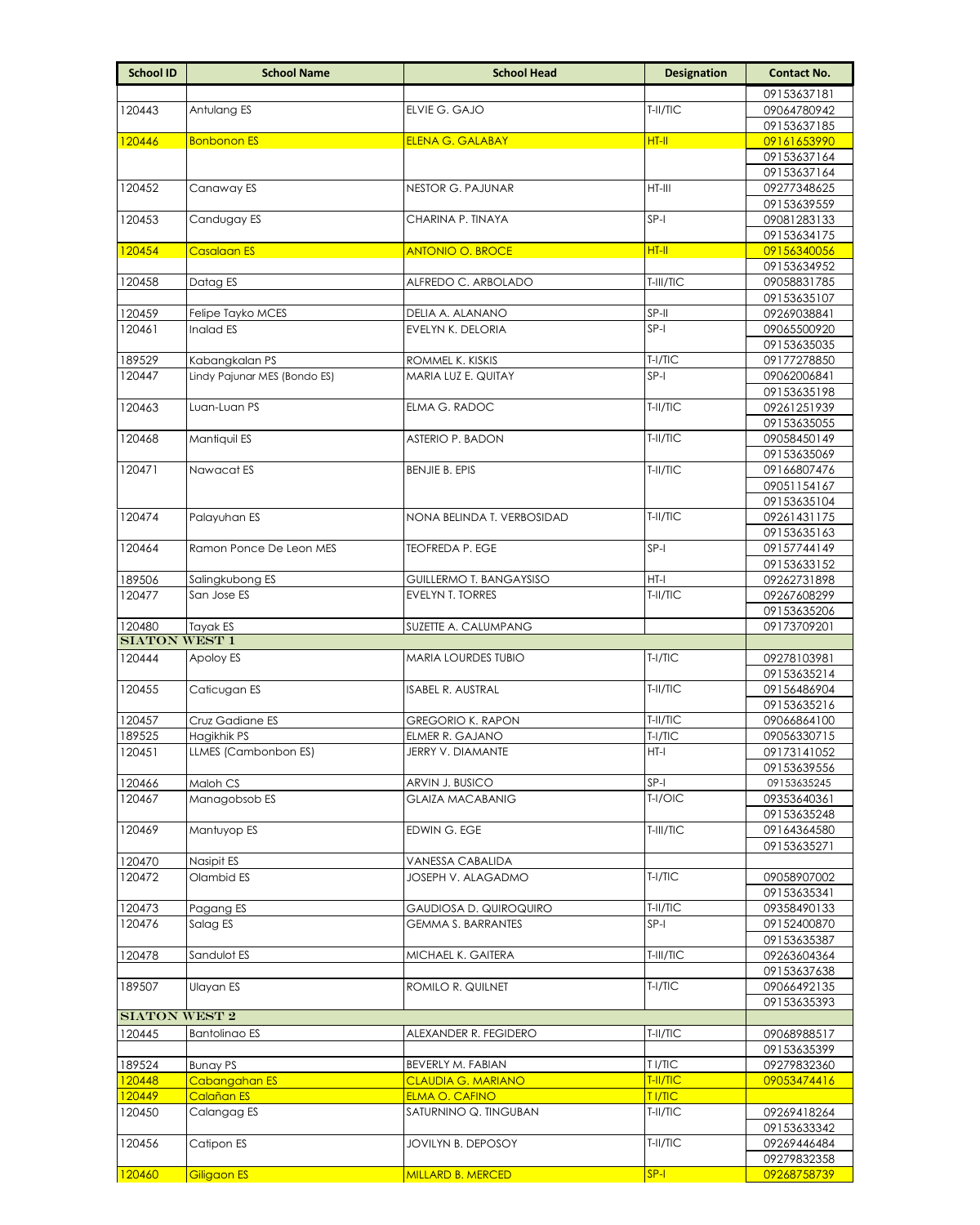| <b>School ID</b> | <b>School Name</b>        | <b>School Head</b>           | <b>Designation</b> | <b>Contact No.</b>          |
|------------------|---------------------------|------------------------------|--------------------|-----------------------------|
| 120462           | Lico-Lico ES              | <b>REMY T. VERBOSIDAD</b>    | $HT-I$             | 09265506834                 |
|                  |                           |                              |                    | 09153633163                 |
| 120465           | <b>Maladpad ES</b>        | <b>LOACILY D. KINKITO</b>    |                    |                             |
| 120475           | Pio Macahig MES (Bonawon) | <b>ELLEN K. SELARDE</b>      | $SP-I$             | 09152908960<br>09279832356  |
| 120479           | <b>Talaptap ES</b>        | <b>LEONIDES G. QUISAY</b>    | T-I/TIC            | 09279832355                 |
|                  | <b>SIBULAN 1 (SOUTH)</b>  |                              |                    |                             |
| 120484           | <b>Bolocboloc ES</b>      | MACRINA K. VILLALUZ          | $SP-I$             | 09176261970                 |
|                  |                           |                              |                    | 09279832344                 |
| 120485           | Calabnugan ES             | MARIANITA G. AGUILAR         | T-III/TIC          | 09068095089                 |
|                  |                           |                              |                    | 09153636209                 |
| 120487           | Cangmating ES             | ROLANDO M. YURONG            | $SP-I$             | 09153633376                 |
| 120491           | Magatas ES                | LIGAYA D. BAROTE             |                    |                             |
| 120494           | Maslog ES                 | <b>JULIA P. MACAHIG</b>      | SP-I               | 09185490571                 |
| 120496           | Sibulan CES               | MARIA MELBA T. REAL          | $SP-I$             | 09057820925                 |
|                  |                           |                              |                    | 035-226-6140                |
| 120499           | Tubtubon ES               | YUNIMA R. ALAS-AS            | HT-III             | 035-419-8125<br>09217423693 |
|                  |                           |                              |                    | 09153633365                 |
|                  | <b>SIBULAN 2 (NORTH)</b>  |                              |                    |                             |
| 120498           | Bagtic PS (Tubod)         | VICTORIANO B. CARORO JR.     | T-II/TIC           | 09162834616                 |
| 120483           | <b>Balugo ES</b>          | CARMELITO F. MERECIDO        | $HT-III$           | 09069517698                 |
|                  |                           |                              |                    | 09279832351                 |
| 120486           | Calinawan ES              | NELLY D. OSALLA              | T-II/TIC           | 09355414670                 |
| 189516           | Cambajao ES               | MARLINDA F. ASIERTO          | T-II/TIC           | 09262032537                 |
|                  |                           |                              |                    | 09279832347                 |
| 189505           | Cantalawan PS             | ANNA LIZA J. OZOA            | T-II/TIC           | 09179348919                 |
|                  |                           |                              |                    | 09279832409                 |
| 120488           | Escaguit ES               | JENNIBEB V. MUSCA            | HT-III             | 09056716405                 |
|                  |                           |                              |                    | 09279832338                 |
| 120489           | Libertad Ong Calderon MES | <b>ELVIRA C. DIONES</b>      | $SP-I$             | 09173142574                 |
| 120490           | Lo-oc ES                  | SEGUNDINO M. GRAMPON         | $HT-I$             | 09154107302<br>09279832331  |
| 120492           | <b>Magsaysay MES</b>      | <b>HAZEL Z. IBALE</b>        | $SP-I$             | 09164635216                 |
| 120493           | Maningcao ES              | <b>VERONICA LOWELLA TAN</b>  | $SP-I$             | 09279832419                 |
| 120495           | San Antonio ES            | <b>ADELAYDA F. MANABAN</b>   | $SP-I$             | 09272655693                 |
|                  |                           |                              |                    | 09279832414                 |
| 120497           | <b>Tubigon ES</b>         | <b>ALEXANDER ARANAS</b>      |                    |                             |
|                  | STA. CATALINA NORTH 1     |                              |                    |                             |
| 120500           | <b>Amio ES</b>            | <b>VILMA V. SIENES</b>       | $SP-I$             | 09177278977                 |
| 120502           | Aw-a ES                   | ELENOR E. GOMEZ              | T-II/TIC           | 09351644115                 |
|                  |                           |                              |                    | 09153632149                 |
| 120505           | Caigangan ES              | <b>ELIODE B. MACAHILOS</b>   | <mark>SP-I</mark>  | 09177278927                 |
| 120506           | Caranoche ES              | <b>EMILE G. COLASISANG</b>   | $SP-I$             | 09177278965                 |
|                  | Kabulakan ES              | HEDELIZA N. DE LOS REYES     | $SP-I$             | 09153639491                 |
| 120509           |                           |                              |                    | 09177278927<br>09153636131  |
| 120513           | Mansagomayon ES           | RAMIL S. PALOMERA            | HT-I               | 09177278918                 |
|                  |                           |                              |                    | 09379832392                 |
| 120515           | Obat ES                   | <b>ESTELITA P. CHUA</b>      | $SP-I$             | 09263216609                 |
| 120517           | Omoso ES                  | FERMIN O. SAGUBAN            | T-II/TIC           | 09269875144                 |
| 120521           | Sta. Catalina CES         | <b>HERMINIGILDO A. OPADA</b> | $SP-I$             | 09264780013                 |
|                  |                           |                              |                    | 09153636097                 |
| 189520           | Sta. Catalina Science ES  | NELSON M. PAGENTE            | HT-III             | 09177278961                 |
|                  |                           |                              |                    | 09279832326                 |
| 120522           | Sto. Rosario ES           | DAISY R. BALAGUER            | T-II/TIC           | 09177278975                 |
|                  |                           |                              |                    | 09153636086                 |
| 120523           | Sto. Tomas ES             | PI B. IB-IB                  | T-I/TIC            | 09173171021                 |
|                  | STA. CATALINA NORTH 2     |                              |                    |                             |
| 120526           | Ambrosio M. Ramirez ES    | ALBERTO M. ECHAVEZ           | $SP-I$             | 09177278813                 |
| 120501           | Avocado ES                | MARIA TERESITA P. DUMALAG    | T-I/TIC            | 9279832368<br>09051153439   |
|                  |                           |                              |                    | 09153639553                 |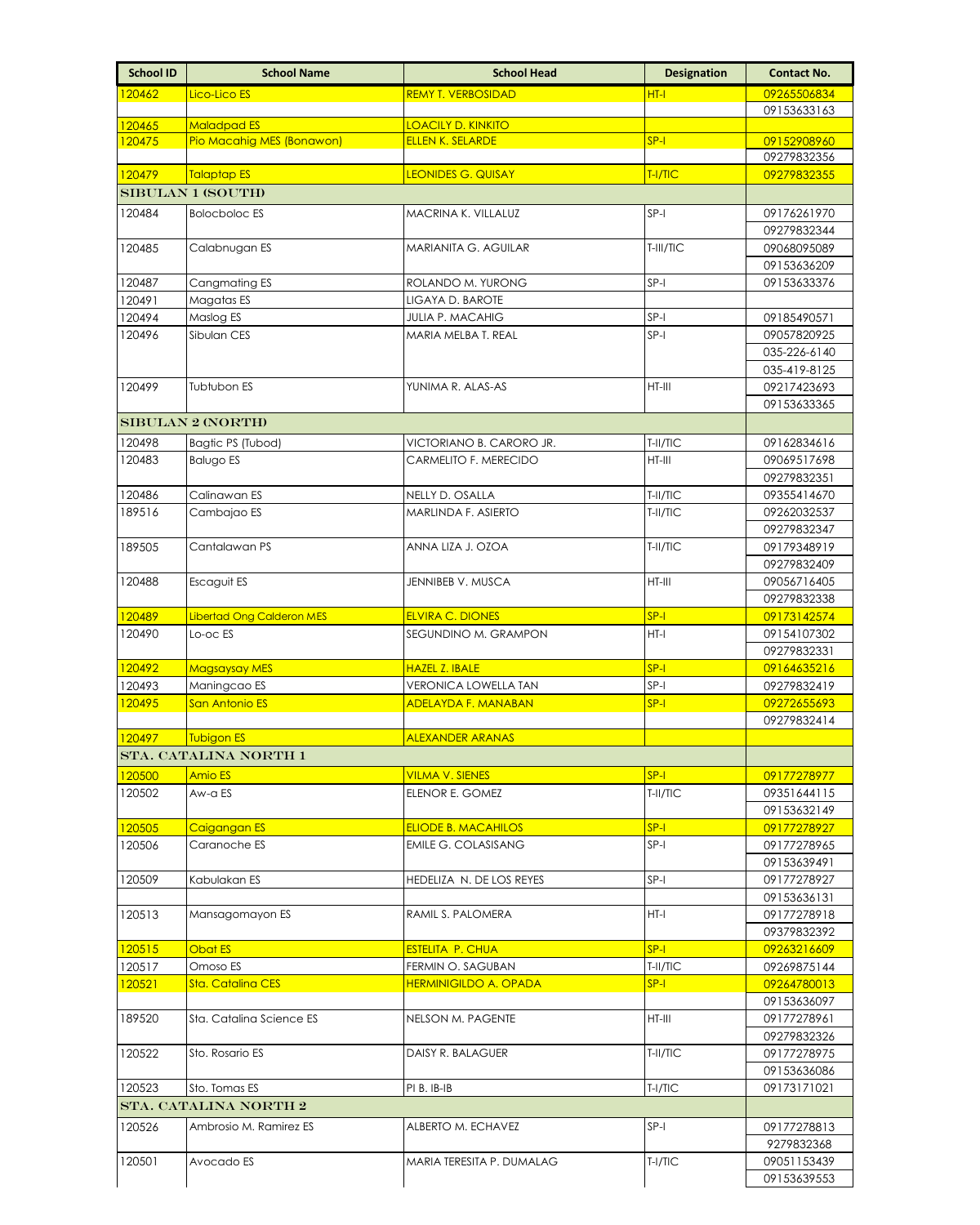| <b>School ID</b>  | <b>School Name</b>               | <b>School Head</b>                            | <b>Designation</b> | <b>Contact No.</b>         |
|-------------------|----------------------------------|-----------------------------------------------|--------------------|----------------------------|
| 120504            | <b>Buenavista ES</b>             | MARIA GYFE B. NUIQUE                          | $T-I/TC$           | 09056328665                |
|                   |                                  |                                               |                    | 09279832384                |
| 120530            | Caniogan Valley ES               | RENE S. SANTERO                               | T-II/TIC           | 09265703660                |
|                   |                                  |                                               |                    | 09153639534                |
| 120507            | Cawitan ES                       | REYNALDO Y. SAGA                              | $SP-I$             | 09204254105                |
|                   |                                  |                                               |                    | 09153639533                |
| 120508            | Danao ES                         | <b>JOCEL M. ALIVIO</b>                        | T-I/TIC            | 09177278973                |
|                   |                                  |                                               |                    | 09279832386                |
| 120510            | Kakha ES                         | ROLLIE O. MENIANO                             | HT-I               | 09066480295                |
| 120511            | Kanggabok ES                     | FARRAH SHEENA D. MERCADO                      | $T-I/TIC$          | 09068090319                |
|                   |                                  |                                               |                    | 09279832330                |
| 120512            | Manggolod ES                     | ANNABELLE CORAZON N. MENIANO                  | MT-1               | 09351808370                |
| 120514            | Nagbinlod ES                     | JENNIFER C. TANO                              | HT-I               | 09177278923                |
|                   | Omol ES                          |                                               | HT-I               | 09279832328                |
| 120516            |                                  | <b>EVANGELINE T. SINTO</b>                    |                    | 09177278914                |
| 120518            | San Jose ES                      | OBAÑANA, LITO, TUBALLA                        |                    | 09279832327                |
| 120519            | San Miguel ES                    | ROSEMARIE M. TOYOGAN                          | HT-I               | 09161865287                |
|                   |                                  |                                               |                    | 09279832380                |
|                   | San Vicente ES                   | RAELYN GRACE L. VILLASAN                      |                    |                            |
| 120520<br>120524  | Talalak ES                       | <b>GEMMA N. BIGAY</b>                         | T-II/TIC           |                            |
|                   |                                  |                                               |                    | 09177278929<br>09279832373 |
| 120525            | Tamlang ES                       | PABLITO A. GALICANO                           | $T-I/TIC$          | 09177278969                |
|                   |                                  |                                               |                    | 09279832370                |
| 189521            | <b>Tubod PS</b>                  | ANGELINA T. ZAMORA                            | $T-I/TIC$          | 09262947581                |
|                   |                                  |                                               |                    | 09153639537                |
|                   | STA. CATALINA SOUTH              |                                               |                    |                            |
|                   |                                  |                                               |                    |                            |
| 120527<br>120528  | Bago-Bago ES<br><b>Baknit ES</b> | ORLANDO V. VILLEGAS<br><b>ALLAN B. ALIPAN</b> | T-I/TIC            | 09177278821                |
|                   |                                  |                                               |                    | 09279832397                |
| 120540            | Carmen T. Tia MES                | DELIA P. RAPADA                               | HT-III             | 09172094793                |
| 120531            | Elias R. Macias MES              | AQUILES I. LAQUINON                           | SP-I               | 09177278805                |
| 120532            | <b>Fatima ES</b>                 | <b>JOEL T. REYES</b>                          | $SP-I$             | 09177278795                |
| 120533            | Hingles ES                       | JOYCE R. ARANAS                               | T-II/TIC           | 09177270169                |
| 189508            | Jagna ES                         | MARIE CRESH V. SANTERO                        | T-II/TIC           | 09262189808                |
|                   |                                  |                                               |                    | 09153636068                |
| 120534            | <b>Mabuhay ES</b>                | VALERIE C. RUBIO                              | $SP-I$             | 09175448946                |
| 120535            | Malatubahan ES                   | GILBERT B. ABUL                               | HT-I               | 09055850779                |
|                   |                                  |                                               |                    | 09153639525                |
| 120536            | Manalongon-Nicolas N. Lajot CS   | LEOPOLDO T. TUPAS                             | SP-I               | 09995087069                |
|                   |                                  |                                               |                    | 09177278801                |
| 120529            | Marcelino E. Elligan-Banlas ES   | MARILYN Q. DIANA                              | T-II/TIC           | 09176297144                |
| 120537            | Nagbalaye ES                     | SANDRA B. IBA                                 | $SP-I$             | 09177278819                |
|                   |                                  |                                               |                    | 09153636078                |
| 120538            | San Francisco ES                 | <b>RODITA T. PLAZA</b>                        | $SP-I$             | 09177278807                |
|                   |                                  |                                               |                    | 09153636080                |
| 120539<br>TAYASAN | San Isidro ES                    | JULIET S. DE LOS REYES                        |                    |                            |
|                   |                                  |                                               | $SP-I$             |                            |
| 120578<br>120579  | Bago ES<br>Banga ES              | JELEVIN E. DAYUCOS<br>CHERRY S. BETON         | T-III/TIC          | 09069016132<br>09353426739 |
| 120580            | Cambaye ES                       | <b>JANICE NATHANEA L. DOMOCOL</b>             | T-II/TIC           | 09161340770                |
| 120581            | Dalaupon ES                      | ANNA ROSE BURGOS                              |                    |                            |
| 120582            | Guincalaban ES                   | NELFA P. GARGAYA                              | HT-I               | 09269635622                |
| 120583            | llaya-Tayasan ES                 | CHELEN A. GONZAGA                             | T-III/TIC          | 09158477588                |
|                   |                                  |                                               |                    | 09153636284                |
| 120584            | Jilabangan ES                    | <b>RESTITUTO B. DAGANGAN</b>                  | $SP-I$             | 09265025592                |
|                   |                                  |                                               |                    | 09153636340                |
| 120585            | Lag-it ES                        | WINNIE S. GABATE                              | T-III/TIC          | 09266830398                |
|                   |                                  |                                               |                    | 09153636304                |
| 120586            | Linao ES                         | <b>NILKY C. ZUNIEGA</b>                       | $SP-I$             | 09276968120                |
| 120587            | Lutay ES                         | DAILET B. NOVABOS                             | SP-I               | 09277218903                |
| 120588            | Mabigo ES                        | RODEL H. ELLA                                 | $T-I/TIC$          | 09069583691                |
|                   |                                  |                                               |                    | 09153636346                |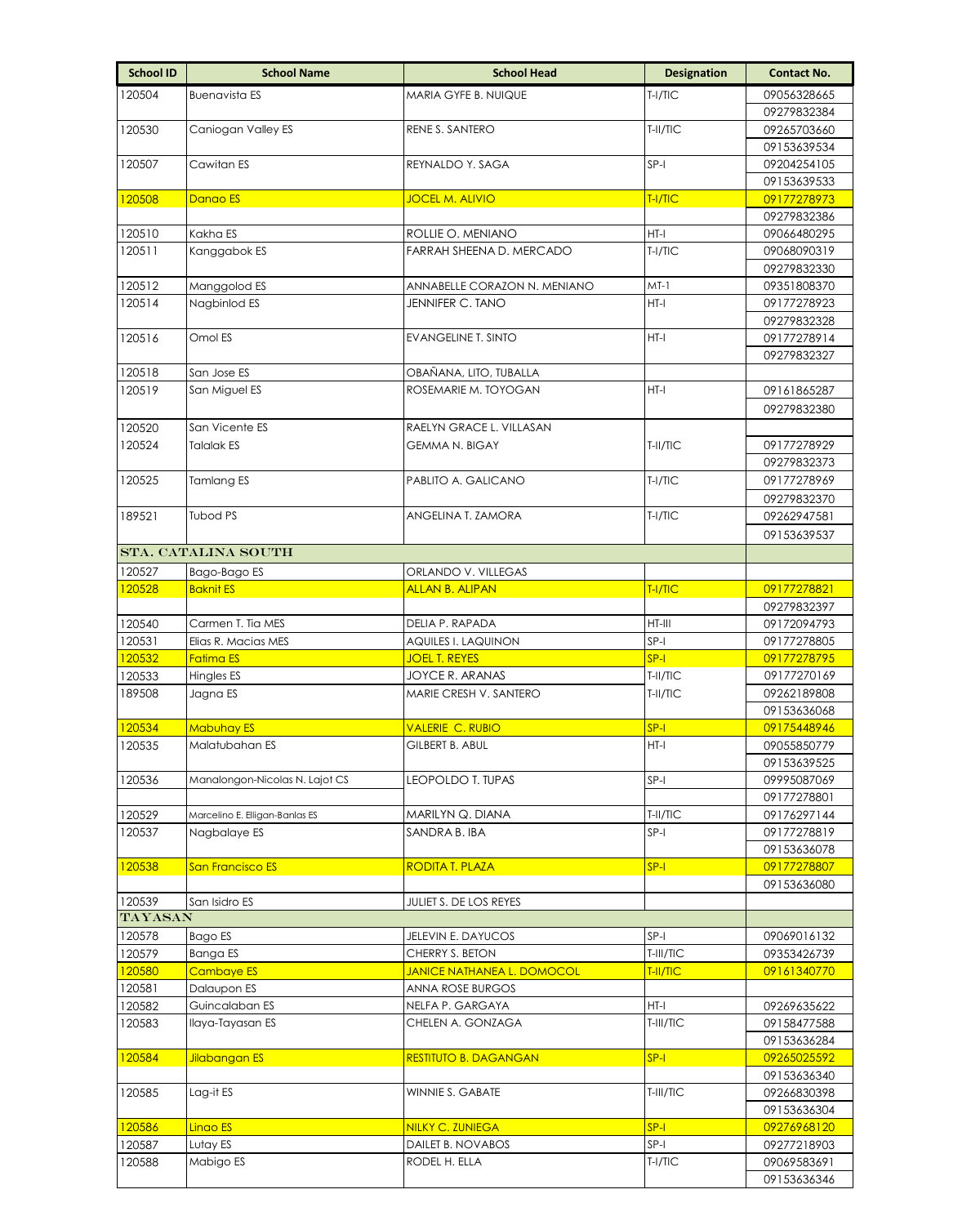| <b>School ID</b> | <b>School Name</b>       | <b>School Head</b>                              | <b>Designation</b>  | <b>Contact No.</b>         |
|------------------|--------------------------|-------------------------------------------------|---------------------|----------------------------|
| 120589           | Maglihe ES               | ANALY S. CALLAO                                 | T-II/TIC            | 09264333607                |
| 120590           | Matauta ES               | RONITO C. QUINONES                              | HT-III              | 09355249079                |
| 120591           | Matuog ES                | DANTE G. BADILLES                               | $SP-I$              | 09153636169                |
| 120592           | <b>Nabilog ES</b>        | <b>PAUL JONAS D. SIBALA</b>                     | <b>HT-III</b>       | 09154693286                |
| 120593           | Numnum ES                | JETHUR C. DAGODOG                               | T-III/TIC           | 09066787370                |
| 120594           | Pinalubngan ES           | ROSALINDA V. TAUB                               | $T-I/TIC$           | 09265719024                |
|                  |                          |                                                 |                     | 09153636175                |
| 120595           | Pindahan ES              | FLOYD S. SAMSON                                 | T-II/TIC            | 09359435001                |
|                  |                          |                                                 |                     | 09153636191                |
| 120596           | <b>Pinocawan ES</b>      | <b>IRENE B. CASTOR</b>                          | HT-II               | 09158588823                |
| 120597           | Sacsac ES                | <b>JUDILYN G. RABOR</b>                         | T-II/TIC            | 09067167469                |
| 120598           | Saying ES                | JENAS T. CALDERON                               | T-I/OIC             | 09153636241                |
| 120599           | Suquib ES                | MERGIE D. CRUZ                                  | T-I/OIC             |                            |
| 120600           | Tabunan ES               | <b>LAINET T. ORELLANO</b>                       | TI/TC               | 09066052471                |
|                  |                          |                                                 |                     | 09153636247                |
| 189515           | Tamao ES                 | EDEN B. DAGANGAN                                | $SP-I$              | 09177278912                |
|                  |                          |                                                 |                     | 09153634604                |
| 120602           | Tambulan ES              | MARIA LIZA C. TUPAZ                             | SP-I                | 09166968226                |
| 120603           | <b>Tanlad ES</b>         | MERAZIL S. GABUTERO                             | $T-I/TIC$           | 09153636353                |
|                  |                          |                                                 |                     | 09153636353                |
| 120604           | <b>Tayasan CES</b>       | <b>EMELYN D. BOLONGAITA</b>                     | SP-II               | 09057716353                |
|                  |                          |                                                 |                     | 09153636374                |
| <b>VALENCIA</b>  |                          |                                                 |                     |                            |
| 120605           | <b>Badiang PS</b>        | <b>GENEVIEVE VENTULA</b>                        | $T-1/TIC$           | 09216929043<br>09493735787 |
| 120606           | <b>Balabag ES</b>        | <b>JACQUILINE E. DAGOY</b>                      | $SP-I$              | 09262660079                |
| 120607           | <b>Balili PS</b>         | SERENIA B. PAALAMAN                             | $HT-I$              | 09058267271                |
|                  |                          |                                                 |                     | 09153636386                |
| 120608           | <b>Balugo ES</b>         | VERONICA A. SARITA                              | SP-I                | 09213017980                |
| 120609           | Bong-ao ES               | <b>JULIET L. AMORES</b>                         | SP-I                | 09463188926                |
| 120610           | Bongbong ES              | EDWARD B. TAN                                   | SP-I                | 09202538672                |
| 120611           | Caidiocan ES             | JOSEPHINE F. MARCHAN                            | $SP-I$              | 09208311825                |
| 120612           | Dobdob <sub>ES</sub>     | <b>MARICON BAD-AN PACAÑA</b>                    | $SP-I$              | 09208343592                |
| 120613           | Dungga PS                | AGRIPINA S. JABANES                             | T-I/TIC             | 09272110075                |
| 120614           | Inas PS                  | CIRILO B. ATOY                                  | $T-I/TIC$           | 09387751437                |
| 120615<br>120616 | Liptong ES               | ARLENE O. MAPILI                                | $SP-I$              | 09055894641                |
| 120617           | Malabo PS<br>Malaunay ES | YOLANDA R. QUIRIT<br>MA. MARFE LYN I. PELESMINO | T-III/TIC<br>$SP-I$ | 09469701009                |
| 120618           | Nasuji PS                | HAIDEE T. VILLALON                              | T-II/TIC            | 09292434060<br>09282232488 |
| 120619           | Palinpinon ES            | SHARON V. TOLOMIA                               | T-II/TIC            | 09361654897                |
| 120620           | Puhagan ES               | FELIX B. TORRES, JR.                            | SP-I                | 09107699158                |
| 120621           | Pulangbato ES            | HONORATO S. IMBO                                | $HT-III$            | 09265300479                |
|                  |                          |                                                 |                     | 09153636395                |
| 120622           | Sagbang ES               | MAXIMA PEñA BALANSAG                            | T-II/TIC            | 09279305864                |
|                  |                          |                                                 |                     | 09104578601                |
| 120623           | Valencia CES             | ROSA LEAH E. DAGOY                              | $SP-I$              | 09069521527                |
| 120624           | Vicente I. Villa MS      | <b>HEGENIA O. OBARCO</b>                        | $SP-I$              | 09067730332                |
| ZAMBOANGUITA     |                          |                                                 |                     |                            |
| 120644           | <b>Basak ES</b>          | <b>IRENE S. BAYLON</b>                          | T-III/TIC           | 09215592527<br>09153636724 |
| 189522           | <b>Benito Gadiana ES</b> | LUCKYNINE MANOGURA                              | $T-I/TIC$           | 09058054732                |
| 120645           | Calango ES               | JOSE ALAN A. ACUPANDA                           | $SP-I$              | 09155529680                |
| 120643           | Felix M. Tio MES         | GERRY C. ELTANAL                                | SP-I                | 09177278756                |
| 120646           | Gregorio Elmaga MES      | CHRISTIANNE A. KITANE                           | T-II/TIC            | 09177278750                |
|                  |                          |                                                 |                     | 09153636729                |
| 120647           | Kaladias ES              | JAIME B. GUMIZAD                                | T-I/TIC             |                            |
| 120648           | Lutoban ES               | JOVELYN A. GRAMPON                              | HT-I                | 09177278915                |
|                  |                          |                                                 |                     | 09153636784                |
| 120649           | Malongcay ES             | SHERWIN C. ELNAR                                | T I/TIC             | 09059768961                |
| 120650<br>120651 | Maluay ES<br>Mayabon ES  | CLARINDA B. ELNAS<br>VILMA D. BARTE             | SP-I<br>$SP-I$      | 09177278895                |
| 120652           | Nabago ES                | SYLVIA T. TINAYTINAY                            | HT-I                | 09208031067<br>09154216523 |
|                  |                          |                                                 |                     | 09153636793                |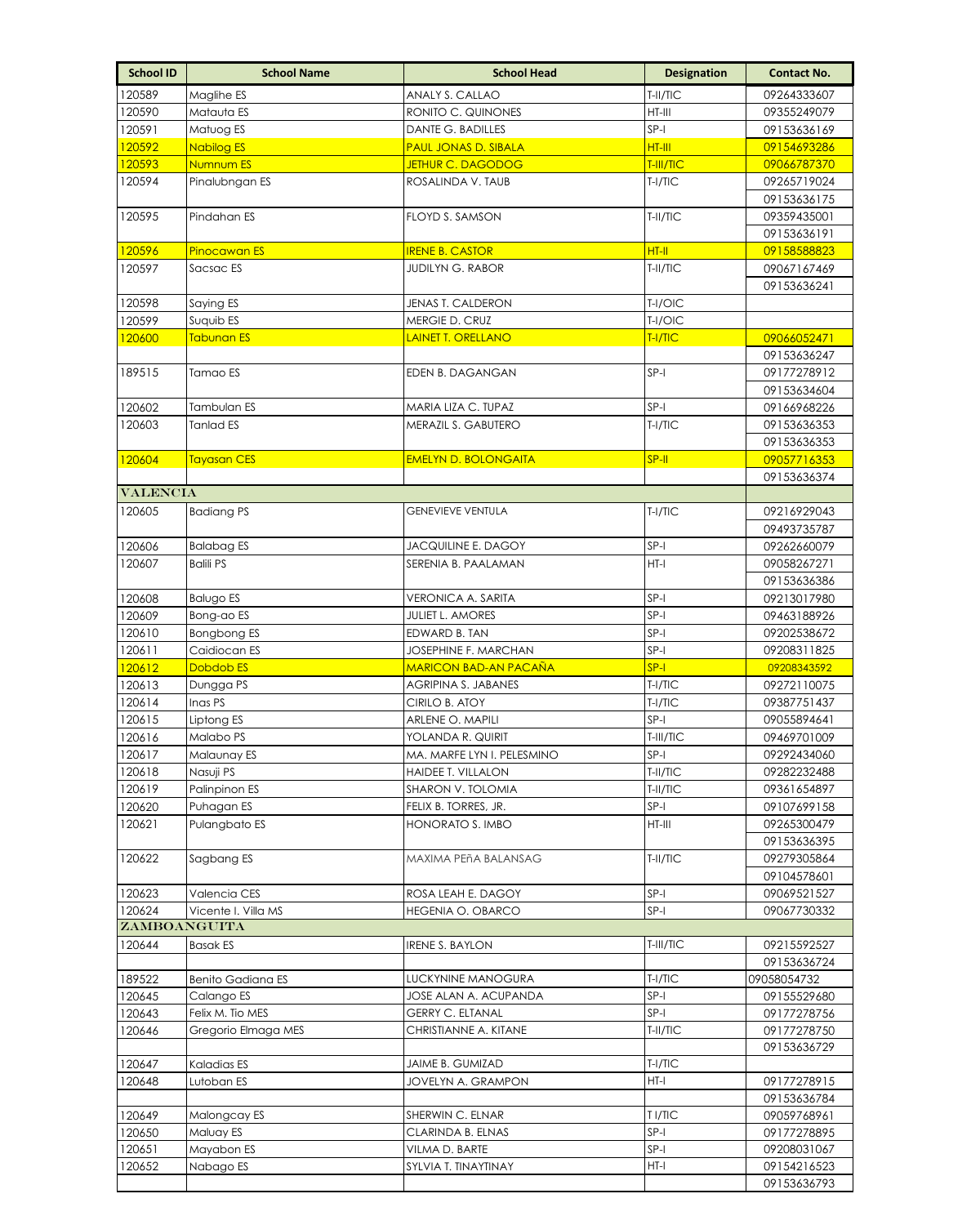| <b>School ID</b>    | <b>School Name</b>                                   | <b>School Head</b>                                     | <b>Designation</b> | <b>Contact No.</b>          |
|---------------------|------------------------------------------------------|--------------------------------------------------------|--------------------|-----------------------------|
| 120653              | Salngan ES                                           | SILVERIA C. MARILLA                                    | $HT-I$             | 09177278780                 |
| 120654              | Zamboanguita CES                                     | BEDA JOVENCIANA A. DAVAD                               | SP-II              | 09177278897                 |
|                     |                                                      |                                                        |                    | 09153636821                 |
| AMLAN               |                                                      | SECONDARY SCHOOL HEADS                                 |                    |                             |
| 303207              | Amlan NHS                                            | MARLENE P. ARAGONES                                    | SP-I               | 09177278817                 |
|                     |                                                      |                                                        |                    | 09088946223                 |
|                     |                                                      |                                                        |                    | 035-225-1037                |
| 312957              | Amlan NHS - Jugno Campus                             | VALERIE LYNN L. CLAVECILLAS                            | $T-I/TIC$          | 09185239301                 |
|                     |                                                      |                                                        |                    | 09153633791                 |
| 303208              | <b>Jantianon NHS</b><br>303209 Silab Comm. HS Annex  | <b>EVELYN G. TAMPARONG</b><br><b>ANATOLIO A. DELVO</b> | $SP-I$<br>T-II/TIC | 09272067542<br>09265980762  |
|                     |                                                      |                                                        |                    | 09153634156                 |
| <b>AYUNGON</b>      |                                                      |                                                        |                    |                             |
| 303210              | <b>Ayungon NHS</b>                                   | <b>AGNES B. TAUB</b>                                   | $SP-I$             | 09173282136                 |
|                     |                                                      |                                                        |                    | 09153633781                 |
| 312962              | Ayungon NHS - Carol-an Ext.                          | <b>JOCELYN B. GUARDARIO</b>                            | T-I/TIC            | 09173424088                 |
|                     |                                                      |                                                        | $HT-III$           | 09175218900                 |
| 312949              | Ayungon Science HS                                   | REYNALDO D. PASTOR                                     |                    | 09067265916<br>09153634165  |
| 303277              | <b>Mabato PCHS</b>                                   | <b>MELDY P. TEVES</b>                                  |                    |                             |
| 303276              | Tambo NHS                                            | MARILO T. COMCOM                                       | SP-I               | 09177278840                 |
| <b>BACONG</b>       |                                                      |                                                        |                    |                             |
| 312918              | <b>Buntod HS</b>                                     | MA. GEORGINA I. DONIO                                  | T-II/TIC           | 09167021355                 |
| 303267              | Ong Che Tee - Bacong HS                              | JEANNY M. ABEJERO                                      | $SP-I$             | 09196145442                 |
| 303266              | <b>San Miguel NHS</b>                                | <b>MAMERTO PATRICK DE LA TORRE</b>                     | T-III/TIC          | 035-424-8334<br>09177040868 |
| <b>BINDOY 1</b>     |                                                      |                                                        |                    |                             |
| 312917              | <b>Cabcaban CHS</b>                                  | SHEIDELIHZ M. PORTUNES                                 |                    |                             |
| <b>BINDOY 2</b>     |                                                      |                                                        |                    |                             |
| 303229              | <b>DLANHS - Nalundan Annex</b>                       | <b>MARIA SYLVIA V. RELASA</b>                          | TI/TC              | 09063207488                 |
| 303228              | <b>DLANHS</b>                                        | ZENAIDA D. TULABING                                    | MT-I/TIC           | 09168965113                 |
| <b>CANLAON CITY</b> |                                                      |                                                        |                    |                             |
| 303222              | <b>Budlasan HS</b>                                   | <b>ESTELA S. ZAPANTA</b>                               | T-III/TIC          | 09066358963                 |
|                     |                                                      |                                                        |                    | 09153632138                 |
| 312964              | JBC - Bayog Ext.                                     | <b>FRANCISCA C. VILLOSILLO</b>                         | T-I/TIC            | 09297456206                 |
| 303223<br>312965    | <b>JBC MHS Canlaon City NHS</b><br>JBC MHS-Pula Ext. | <b>AVELINA T. RICAÑA</b><br>EVELYN T. ASENTISTA        | SP-II<br>$T-I/TIC$ | 09355480873<br>09481513854  |
| 312963              | <b>JBC MHS - Tabalogo Ext.</b>                       | <b>REBECCA D. FEDILO</b>                               | T-I/TIC            | 09109307086                 |
| 312916              | JBC MHS - Uptown Annex                               | JOVITO U. OCAG                                         | SP-I               | 09361753619                 |
|                     |                                                      |                                                        |                    | 09153634241                 |
| 312954              | <b>Malaiba HS</b>                                    | <b>JUANITO C. CUIZON</b>                               | T-I/TIC            | 09183450722                 |
|                     |                                                      |                                                        |                    | 09153639485                 |
| 312955              | Masulog HS                                           | MARIO A. DEJITO, Ed.D.                                 | T-III/TIC          | 09477995225                 |
| <b>DAUIN</b>        |                                                      |                                                        |                    |                             |
| 303226              | Antonio B. Alejado MNHS                              | JESSIE A. CAÑEDO                                       | $T-I/TIC$          | 09353431434                 |
|                     |                                                      |                                                        |                    | 035-425-2283                |
| 312909              | <b>Apo Island HS</b>                                 | <b>ROLAND S. PAROL</b>                                 | T-I/TIC            | 09352074803                 |
|                     |                                                      |                                                        |                    | 09153634073                 |
| 303224              | <b>Apolinar B. Macias MHS</b>                        | <b>MARY ANN N. SOLOMON</b>                             | T-III/TIC          | 09088653001                 |
| 303225              | <b>Dauin NHS</b>                                     | <b>JOELOU M. AGUIRRE</b>                               | $SP-I$             | 09177278937                 |
| 312920              | Dauin Science HS                                     | CHRISTIAN A. TUBOG                                     | $T-I/TIC$          | 09067479140                 |
| 312921              | Froilan A. Alanano MHS                               | <b>LOU A. RUBIO</b>                                    | T-I/TIC            | 09168980801                 |
|                     |                                                      |                                                        |                    | 09153634153                 |
| 312919              | Malongcay Dacu HS                                    | ROSEMARIE A. ALDANESE                                  | $T-I/TIC$          | 09068265213                 |
|                     | <b>DUMAGUETE CITY</b>                                |                                                        |                    |                             |
| 303255<br>JIMALALUD | Negros Oriental NHS                                  | ARNOLD R. JUNGCO                                       | $SP-4$             | 09267615808                 |
|                     |                                                      |                                                        |                    |                             |
| 303235              | Jimalalud NHS                                        | JIJI S. TALADUA                                        | SP-I               | 09277441873                 |
| 312922              | Jimalalud NHS - Tamao Ext.                           | DANTE D. AUM                                           | HT-III             | 09061459718                 |
|                     |                                                      |                                                        |                    | 09153633992                 |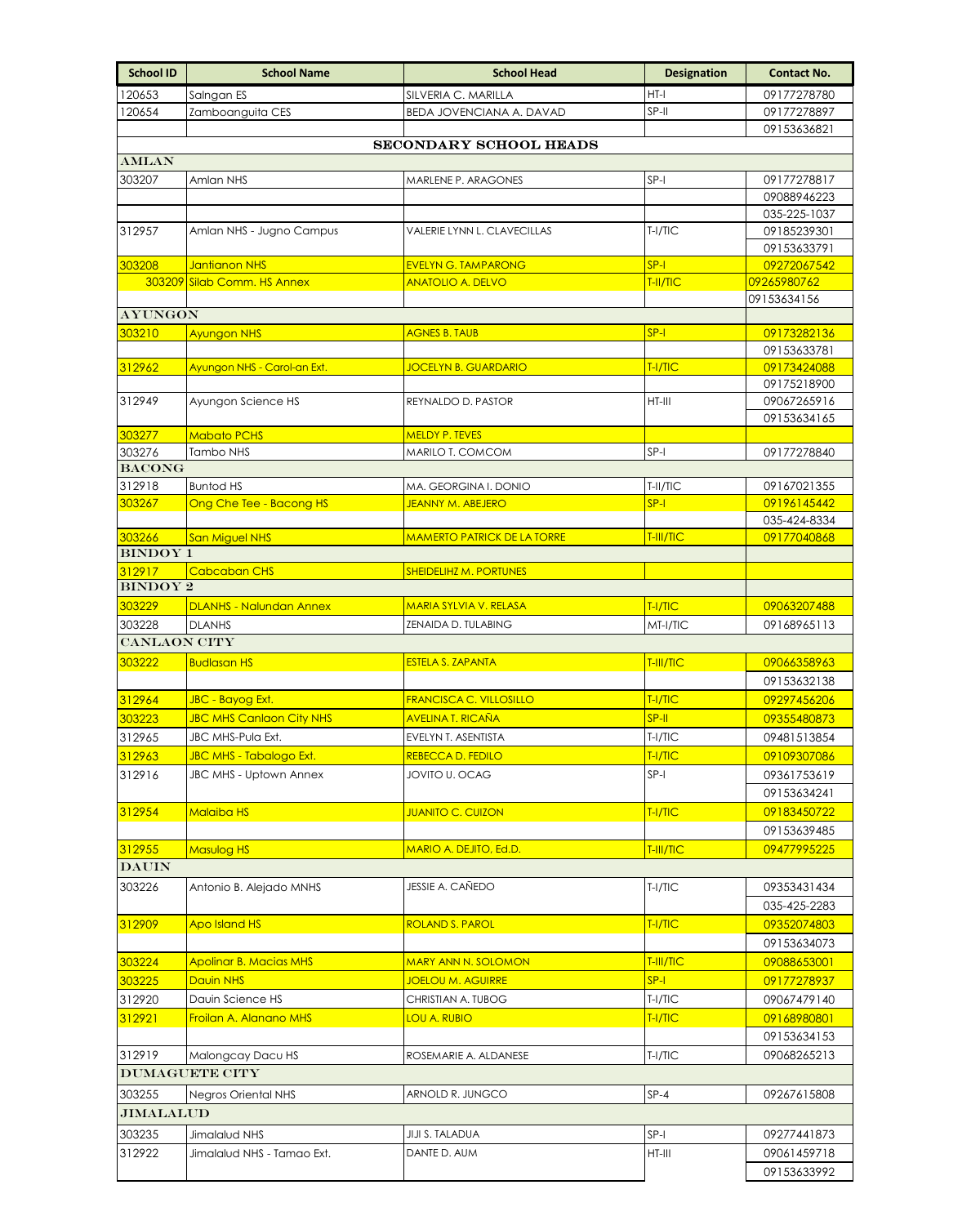| $T-I/TIC$<br>303257<br>Owacan PCHS<br>HARRY A. VIDAL<br>09088137784<br><b>LA LIBERTAD</b><br>303243<br>La Libertad TVS<br>CLAUDIO F. MACAHILOS<br>SP-I<br>09294898755<br>Pacuan NHS<br>ARTHUR C. BAYAWA<br>SP-I<br>303258<br>09165044875<br>MABINAY 1<br>303244<br>LUCRECIA C. NICOLAS<br>$SP-I$<br>09059725165<br>Mabinay NHS<br>312967<br>Mabinay NHS - Manlingay<br>RANJEL ESTIMAR<br>T-III/TIC<br>09177897468<br>312951<br>Mabinay Science HS<br><b>BIENA V. COLONIA</b><br>MABINAY 2<br>T-I/TIC<br>312924<br>Campanun-an PCHS<br>DIOFEL A. CACAS<br>09998175650<br>09153634031<br>312923<br>Canggohob HS<br><b>PRIMITIVO A. TORRES</b><br>$T-1/TIC$<br>09216097122<br>09153634053<br>$T-I/TIC$<br>09995403655<br>312925<br>Cansal-ing PCHS<br>JOUIE V. BAHANDE<br>09153634009<br>312959<br><b>Mayaposi Community HS</b><br>LIZ RITCHELL A. BALDOMAR<br>T-I/TIC<br>09095796075<br>09153634042<br>$SP-I$<br>303247<br>Panjabonan HS<br>LETICIA P. TE-AD<br>09177278019<br>09153633777<br>303260<br>Pantao NHS<br>$SP-I$<br>09278770076<br>ESTHER P. TAYAD<br>MABINAY 3<br>303211<br>MARICHU C. HONGCUAY<br>09196988346<br><b>Bagtic NHS</b><br>T-III/OIC<br>303245<br><b>Barras Annex NHS</b><br><b>EDNA S. MEDIAVILLA</b><br>T-I/TIC<br>09182238078<br><b>Tara PCHS</b><br>303248<br>CLIFFORD O. IGNACIO<br>MABINAY 4<br>303246<br>ROSEMARIE S. BOHOL<br><b>Dahile PCHS</b><br>HT-III<br>09266547096<br>09153634008<br>303234<br>NORA M. FERNANDO<br>T-I/OIC<br>09198093188<br>Inapoy HS<br>09153634635<br><b>MANJUYOD</b><br>312903<br>Kauswagan HS<br><b>EDEN A. CABUGNASON</b><br>$SP-I$<br>09263875336<br>09153634604<br>303251<br>$SP-I$<br>Manjuyod NHS<br>LEMUEL B. ANFONE<br>09262391997<br>Manjuyod NHS - Panciao Ext.<br>312966<br><b>JESSIELITO G. CORTEZ</b><br>T-I/OIC<br>312961<br>T-I/OIC<br>Manjuyod Science HS<br>MARY JANE C. CACAS<br>312902<br>Sampiniton PCHS<br><b>IRMA B. JUMALON</b><br>09054569583<br>T-I/TIC<br>09153633766<br><b>SAN JOSE</b><br>312927<br>SOFIA P. CORSAME<br>T-II/TIC<br>09263609858<br>Cambaloctot HS<br>09478922867<br>San Jose PHS<br>SP-I<br>312906<br>LUISITO R. DIVINAGRACIA<br>09066483482<br>312928<br>09153226694<br>Siapo HS<br>$T-I/TIC$<br>JACQUELINE C. BACULAD<br>09478931678<br>SP-I<br>303278<br>Tampi NHS<br>ARVIN T. LADION<br>09178970901<br><b>SIATON EAST</b><br>312913 Candugay HS - Siaton NHS Annex<br>T-I/OIC<br>PRIMA G. EBIDA<br>09108908203<br>312970<br>Caticugan High School<br>$T-1/TIC$<br>ARJIE T. PALUMPA<br>09177029836<br>303269 Lorenza P. Palarpalar MHS (Bonbonon<br>09273415361<br>MARY JANE P. PALARPALAR<br>T-II/TIC<br>PCHS)<br>09179329218<br>09153639787<br>312969<br>Mainit High School<br>DOMILER G. JANGUIN JR.<br>$T-I/TIC$<br>09265304848<br>312939<br>Mantiquil Masaligan HS<br>T-I/TIC<br><b>MARLON T. TUBATO</b><br>09066143144<br>09153634690<br>312938<br>Paciente Cesar G. Cabrera HS<br>$T-I/TIC$<br>REYNALDO G. SILVA<br>09168435517<br>312968<br>$T-I/TIC$<br>Palayuhan High School<br>RUFINA C. PAJULAS<br>09169626958<br>$SP-I$<br>09177278949<br>303268 Siaton NHS<br><b>EVANGELINE T. MIRA</b><br>09153635720<br>312942<br>Sumaliring HS [Inalad HS]<br>HT-III<br>ALAN A. AGOR<br>09177278951 | <b>School ID</b> | <b>School Name</b> | <b>School Head</b> | <b>Designation</b> | <b>Contact No.</b> |
|---------------------------------------------------------------------------------------------------------------------------------------------------------------------------------------------------------------------------------------------------------------------------------------------------------------------------------------------------------------------------------------------------------------------------------------------------------------------------------------------------------------------------------------------------------------------------------------------------------------------------------------------------------------------------------------------------------------------------------------------------------------------------------------------------------------------------------------------------------------------------------------------------------------------------------------------------------------------------------------------------------------------------------------------------------------------------------------------------------------------------------------------------------------------------------------------------------------------------------------------------------------------------------------------------------------------------------------------------------------------------------------------------------------------------------------------------------------------------------------------------------------------------------------------------------------------------------------------------------------------------------------------------------------------------------------------------------------------------------------------------------------------------------------------------------------------------------------------------------------------------------------------------------------------------------------------------------------------------------------------------------------------------------------------------------------------------------------------------------------------------------------------------------------------------------------------------------------------------------------------------------------------------------------------------------------------------------------------------------------------------------------------------------------------------------------------------------------------------------------------------------------------------------------------------------------------------------------------------------------------------------------------------------------------------------------------------------------------------------------------------------------------------------------------------------------------------------------------------------------------------------------------------------------------------------------------------------------------------------------------------------------------------------------------------------------------------------------------------------------------------------------------------------------------------------------------------------------|------------------|--------------------|--------------------|--------------------|--------------------|
|                                                                                                                                                                                                                                                                                                                                                                                                                                                                                                                                                                                                                                                                                                                                                                                                                                                                                                                                                                                                                                                                                                                                                                                                                                                                                                                                                                                                                                                                                                                                                                                                                                                                                                                                                                                                                                                                                                                                                                                                                                                                                                                                                                                                                                                                                                                                                                                                                                                                                                                                                                                                                                                                                                                                                                                                                                                                                                                                                                                                                                                                                                                                                                                                               |                  |                    |                    |                    |                    |
|                                                                                                                                                                                                                                                                                                                                                                                                                                                                                                                                                                                                                                                                                                                                                                                                                                                                                                                                                                                                                                                                                                                                                                                                                                                                                                                                                                                                                                                                                                                                                                                                                                                                                                                                                                                                                                                                                                                                                                                                                                                                                                                                                                                                                                                                                                                                                                                                                                                                                                                                                                                                                                                                                                                                                                                                                                                                                                                                                                                                                                                                                                                                                                                                               |                  |                    |                    |                    |                    |
|                                                                                                                                                                                                                                                                                                                                                                                                                                                                                                                                                                                                                                                                                                                                                                                                                                                                                                                                                                                                                                                                                                                                                                                                                                                                                                                                                                                                                                                                                                                                                                                                                                                                                                                                                                                                                                                                                                                                                                                                                                                                                                                                                                                                                                                                                                                                                                                                                                                                                                                                                                                                                                                                                                                                                                                                                                                                                                                                                                                                                                                                                                                                                                                                               |                  |                    |                    |                    |                    |
|                                                                                                                                                                                                                                                                                                                                                                                                                                                                                                                                                                                                                                                                                                                                                                                                                                                                                                                                                                                                                                                                                                                                                                                                                                                                                                                                                                                                                                                                                                                                                                                                                                                                                                                                                                                                                                                                                                                                                                                                                                                                                                                                                                                                                                                                                                                                                                                                                                                                                                                                                                                                                                                                                                                                                                                                                                                                                                                                                                                                                                                                                                                                                                                                               |                  |                    |                    |                    |                    |
|                                                                                                                                                                                                                                                                                                                                                                                                                                                                                                                                                                                                                                                                                                                                                                                                                                                                                                                                                                                                                                                                                                                                                                                                                                                                                                                                                                                                                                                                                                                                                                                                                                                                                                                                                                                                                                                                                                                                                                                                                                                                                                                                                                                                                                                                                                                                                                                                                                                                                                                                                                                                                                                                                                                                                                                                                                                                                                                                                                                                                                                                                                                                                                                                               |                  |                    |                    |                    |                    |
|                                                                                                                                                                                                                                                                                                                                                                                                                                                                                                                                                                                                                                                                                                                                                                                                                                                                                                                                                                                                                                                                                                                                                                                                                                                                                                                                                                                                                                                                                                                                                                                                                                                                                                                                                                                                                                                                                                                                                                                                                                                                                                                                                                                                                                                                                                                                                                                                                                                                                                                                                                                                                                                                                                                                                                                                                                                                                                                                                                                                                                                                                                                                                                                                               |                  |                    |                    |                    |                    |
|                                                                                                                                                                                                                                                                                                                                                                                                                                                                                                                                                                                                                                                                                                                                                                                                                                                                                                                                                                                                                                                                                                                                                                                                                                                                                                                                                                                                                                                                                                                                                                                                                                                                                                                                                                                                                                                                                                                                                                                                                                                                                                                                                                                                                                                                                                                                                                                                                                                                                                                                                                                                                                                                                                                                                                                                                                                                                                                                                                                                                                                                                                                                                                                                               |                  |                    |                    |                    |                    |
|                                                                                                                                                                                                                                                                                                                                                                                                                                                                                                                                                                                                                                                                                                                                                                                                                                                                                                                                                                                                                                                                                                                                                                                                                                                                                                                                                                                                                                                                                                                                                                                                                                                                                                                                                                                                                                                                                                                                                                                                                                                                                                                                                                                                                                                                                                                                                                                                                                                                                                                                                                                                                                                                                                                                                                                                                                                                                                                                                                                                                                                                                                                                                                                                               |                  |                    |                    |                    |                    |
|                                                                                                                                                                                                                                                                                                                                                                                                                                                                                                                                                                                                                                                                                                                                                                                                                                                                                                                                                                                                                                                                                                                                                                                                                                                                                                                                                                                                                                                                                                                                                                                                                                                                                                                                                                                                                                                                                                                                                                                                                                                                                                                                                                                                                                                                                                                                                                                                                                                                                                                                                                                                                                                                                                                                                                                                                                                                                                                                                                                                                                                                                                                                                                                                               |                  |                    |                    |                    |                    |
|                                                                                                                                                                                                                                                                                                                                                                                                                                                                                                                                                                                                                                                                                                                                                                                                                                                                                                                                                                                                                                                                                                                                                                                                                                                                                                                                                                                                                                                                                                                                                                                                                                                                                                                                                                                                                                                                                                                                                                                                                                                                                                                                                                                                                                                                                                                                                                                                                                                                                                                                                                                                                                                                                                                                                                                                                                                                                                                                                                                                                                                                                                                                                                                                               |                  |                    |                    |                    |                    |
|                                                                                                                                                                                                                                                                                                                                                                                                                                                                                                                                                                                                                                                                                                                                                                                                                                                                                                                                                                                                                                                                                                                                                                                                                                                                                                                                                                                                                                                                                                                                                                                                                                                                                                                                                                                                                                                                                                                                                                                                                                                                                                                                                                                                                                                                                                                                                                                                                                                                                                                                                                                                                                                                                                                                                                                                                                                                                                                                                                                                                                                                                                                                                                                                               |                  |                    |                    |                    |                    |
|                                                                                                                                                                                                                                                                                                                                                                                                                                                                                                                                                                                                                                                                                                                                                                                                                                                                                                                                                                                                                                                                                                                                                                                                                                                                                                                                                                                                                                                                                                                                                                                                                                                                                                                                                                                                                                                                                                                                                                                                                                                                                                                                                                                                                                                                                                                                                                                                                                                                                                                                                                                                                                                                                                                                                                                                                                                                                                                                                                                                                                                                                                                                                                                                               |                  |                    |                    |                    |                    |
|                                                                                                                                                                                                                                                                                                                                                                                                                                                                                                                                                                                                                                                                                                                                                                                                                                                                                                                                                                                                                                                                                                                                                                                                                                                                                                                                                                                                                                                                                                                                                                                                                                                                                                                                                                                                                                                                                                                                                                                                                                                                                                                                                                                                                                                                                                                                                                                                                                                                                                                                                                                                                                                                                                                                                                                                                                                                                                                                                                                                                                                                                                                                                                                                               |                  |                    |                    |                    |                    |
|                                                                                                                                                                                                                                                                                                                                                                                                                                                                                                                                                                                                                                                                                                                                                                                                                                                                                                                                                                                                                                                                                                                                                                                                                                                                                                                                                                                                                                                                                                                                                                                                                                                                                                                                                                                                                                                                                                                                                                                                                                                                                                                                                                                                                                                                                                                                                                                                                                                                                                                                                                                                                                                                                                                                                                                                                                                                                                                                                                                                                                                                                                                                                                                                               |                  |                    |                    |                    |                    |
|                                                                                                                                                                                                                                                                                                                                                                                                                                                                                                                                                                                                                                                                                                                                                                                                                                                                                                                                                                                                                                                                                                                                                                                                                                                                                                                                                                                                                                                                                                                                                                                                                                                                                                                                                                                                                                                                                                                                                                                                                                                                                                                                                                                                                                                                                                                                                                                                                                                                                                                                                                                                                                                                                                                                                                                                                                                                                                                                                                                                                                                                                                                                                                                                               |                  |                    |                    |                    |                    |
|                                                                                                                                                                                                                                                                                                                                                                                                                                                                                                                                                                                                                                                                                                                                                                                                                                                                                                                                                                                                                                                                                                                                                                                                                                                                                                                                                                                                                                                                                                                                                                                                                                                                                                                                                                                                                                                                                                                                                                                                                                                                                                                                                                                                                                                                                                                                                                                                                                                                                                                                                                                                                                                                                                                                                                                                                                                                                                                                                                                                                                                                                                                                                                                                               |                  |                    |                    |                    |                    |
|                                                                                                                                                                                                                                                                                                                                                                                                                                                                                                                                                                                                                                                                                                                                                                                                                                                                                                                                                                                                                                                                                                                                                                                                                                                                                                                                                                                                                                                                                                                                                                                                                                                                                                                                                                                                                                                                                                                                                                                                                                                                                                                                                                                                                                                                                                                                                                                                                                                                                                                                                                                                                                                                                                                                                                                                                                                                                                                                                                                                                                                                                                                                                                                                               |                  |                    |                    |                    |                    |
|                                                                                                                                                                                                                                                                                                                                                                                                                                                                                                                                                                                                                                                                                                                                                                                                                                                                                                                                                                                                                                                                                                                                                                                                                                                                                                                                                                                                                                                                                                                                                                                                                                                                                                                                                                                                                                                                                                                                                                                                                                                                                                                                                                                                                                                                                                                                                                                                                                                                                                                                                                                                                                                                                                                                                                                                                                                                                                                                                                                                                                                                                                                                                                                                               |                  |                    |                    |                    |                    |
|                                                                                                                                                                                                                                                                                                                                                                                                                                                                                                                                                                                                                                                                                                                                                                                                                                                                                                                                                                                                                                                                                                                                                                                                                                                                                                                                                                                                                                                                                                                                                                                                                                                                                                                                                                                                                                                                                                                                                                                                                                                                                                                                                                                                                                                                                                                                                                                                                                                                                                                                                                                                                                                                                                                                                                                                                                                                                                                                                                                                                                                                                                                                                                                                               |                  |                    |                    |                    |                    |
|                                                                                                                                                                                                                                                                                                                                                                                                                                                                                                                                                                                                                                                                                                                                                                                                                                                                                                                                                                                                                                                                                                                                                                                                                                                                                                                                                                                                                                                                                                                                                                                                                                                                                                                                                                                                                                                                                                                                                                                                                                                                                                                                                                                                                                                                                                                                                                                                                                                                                                                                                                                                                                                                                                                                                                                                                                                                                                                                                                                                                                                                                                                                                                                                               |                  |                    |                    |                    |                    |
|                                                                                                                                                                                                                                                                                                                                                                                                                                                                                                                                                                                                                                                                                                                                                                                                                                                                                                                                                                                                                                                                                                                                                                                                                                                                                                                                                                                                                                                                                                                                                                                                                                                                                                                                                                                                                                                                                                                                                                                                                                                                                                                                                                                                                                                                                                                                                                                                                                                                                                                                                                                                                                                                                                                                                                                                                                                                                                                                                                                                                                                                                                                                                                                                               |                  |                    |                    |                    |                    |
|                                                                                                                                                                                                                                                                                                                                                                                                                                                                                                                                                                                                                                                                                                                                                                                                                                                                                                                                                                                                                                                                                                                                                                                                                                                                                                                                                                                                                                                                                                                                                                                                                                                                                                                                                                                                                                                                                                                                                                                                                                                                                                                                                                                                                                                                                                                                                                                                                                                                                                                                                                                                                                                                                                                                                                                                                                                                                                                                                                                                                                                                                                                                                                                                               |                  |                    |                    |                    |                    |
|                                                                                                                                                                                                                                                                                                                                                                                                                                                                                                                                                                                                                                                                                                                                                                                                                                                                                                                                                                                                                                                                                                                                                                                                                                                                                                                                                                                                                                                                                                                                                                                                                                                                                                                                                                                                                                                                                                                                                                                                                                                                                                                                                                                                                                                                                                                                                                                                                                                                                                                                                                                                                                                                                                                                                                                                                                                                                                                                                                                                                                                                                                                                                                                                               |                  |                    |                    |                    |                    |
|                                                                                                                                                                                                                                                                                                                                                                                                                                                                                                                                                                                                                                                                                                                                                                                                                                                                                                                                                                                                                                                                                                                                                                                                                                                                                                                                                                                                                                                                                                                                                                                                                                                                                                                                                                                                                                                                                                                                                                                                                                                                                                                                                                                                                                                                                                                                                                                                                                                                                                                                                                                                                                                                                                                                                                                                                                                                                                                                                                                                                                                                                                                                                                                                               |                  |                    |                    |                    |                    |
|                                                                                                                                                                                                                                                                                                                                                                                                                                                                                                                                                                                                                                                                                                                                                                                                                                                                                                                                                                                                                                                                                                                                                                                                                                                                                                                                                                                                                                                                                                                                                                                                                                                                                                                                                                                                                                                                                                                                                                                                                                                                                                                                                                                                                                                                                                                                                                                                                                                                                                                                                                                                                                                                                                                                                                                                                                                                                                                                                                                                                                                                                                                                                                                                               |                  |                    |                    |                    |                    |
|                                                                                                                                                                                                                                                                                                                                                                                                                                                                                                                                                                                                                                                                                                                                                                                                                                                                                                                                                                                                                                                                                                                                                                                                                                                                                                                                                                                                                                                                                                                                                                                                                                                                                                                                                                                                                                                                                                                                                                                                                                                                                                                                                                                                                                                                                                                                                                                                                                                                                                                                                                                                                                                                                                                                                                                                                                                                                                                                                                                                                                                                                                                                                                                                               |                  |                    |                    |                    |                    |
|                                                                                                                                                                                                                                                                                                                                                                                                                                                                                                                                                                                                                                                                                                                                                                                                                                                                                                                                                                                                                                                                                                                                                                                                                                                                                                                                                                                                                                                                                                                                                                                                                                                                                                                                                                                                                                                                                                                                                                                                                                                                                                                                                                                                                                                                                                                                                                                                                                                                                                                                                                                                                                                                                                                                                                                                                                                                                                                                                                                                                                                                                                                                                                                                               |                  |                    |                    |                    |                    |
|                                                                                                                                                                                                                                                                                                                                                                                                                                                                                                                                                                                                                                                                                                                                                                                                                                                                                                                                                                                                                                                                                                                                                                                                                                                                                                                                                                                                                                                                                                                                                                                                                                                                                                                                                                                                                                                                                                                                                                                                                                                                                                                                                                                                                                                                                                                                                                                                                                                                                                                                                                                                                                                                                                                                                                                                                                                                                                                                                                                                                                                                                                                                                                                                               |                  |                    |                    |                    |                    |
|                                                                                                                                                                                                                                                                                                                                                                                                                                                                                                                                                                                                                                                                                                                                                                                                                                                                                                                                                                                                                                                                                                                                                                                                                                                                                                                                                                                                                                                                                                                                                                                                                                                                                                                                                                                                                                                                                                                                                                                                                                                                                                                                                                                                                                                                                                                                                                                                                                                                                                                                                                                                                                                                                                                                                                                                                                                                                                                                                                                                                                                                                                                                                                                                               |                  |                    |                    |                    |                    |
|                                                                                                                                                                                                                                                                                                                                                                                                                                                                                                                                                                                                                                                                                                                                                                                                                                                                                                                                                                                                                                                                                                                                                                                                                                                                                                                                                                                                                                                                                                                                                                                                                                                                                                                                                                                                                                                                                                                                                                                                                                                                                                                                                                                                                                                                                                                                                                                                                                                                                                                                                                                                                                                                                                                                                                                                                                                                                                                                                                                                                                                                                                                                                                                                               |                  |                    |                    |                    |                    |
|                                                                                                                                                                                                                                                                                                                                                                                                                                                                                                                                                                                                                                                                                                                                                                                                                                                                                                                                                                                                                                                                                                                                                                                                                                                                                                                                                                                                                                                                                                                                                                                                                                                                                                                                                                                                                                                                                                                                                                                                                                                                                                                                                                                                                                                                                                                                                                                                                                                                                                                                                                                                                                                                                                                                                                                                                                                                                                                                                                                                                                                                                                                                                                                                               |                  |                    |                    |                    |                    |
|                                                                                                                                                                                                                                                                                                                                                                                                                                                                                                                                                                                                                                                                                                                                                                                                                                                                                                                                                                                                                                                                                                                                                                                                                                                                                                                                                                                                                                                                                                                                                                                                                                                                                                                                                                                                                                                                                                                                                                                                                                                                                                                                                                                                                                                                                                                                                                                                                                                                                                                                                                                                                                                                                                                                                                                                                                                                                                                                                                                                                                                                                                                                                                                                               |                  |                    |                    |                    |                    |
|                                                                                                                                                                                                                                                                                                                                                                                                                                                                                                                                                                                                                                                                                                                                                                                                                                                                                                                                                                                                                                                                                                                                                                                                                                                                                                                                                                                                                                                                                                                                                                                                                                                                                                                                                                                                                                                                                                                                                                                                                                                                                                                                                                                                                                                                                                                                                                                                                                                                                                                                                                                                                                                                                                                                                                                                                                                                                                                                                                                                                                                                                                                                                                                                               |                  |                    |                    |                    |                    |
|                                                                                                                                                                                                                                                                                                                                                                                                                                                                                                                                                                                                                                                                                                                                                                                                                                                                                                                                                                                                                                                                                                                                                                                                                                                                                                                                                                                                                                                                                                                                                                                                                                                                                                                                                                                                                                                                                                                                                                                                                                                                                                                                                                                                                                                                                                                                                                                                                                                                                                                                                                                                                                                                                                                                                                                                                                                                                                                                                                                                                                                                                                                                                                                                               |                  |                    |                    |                    |                    |
|                                                                                                                                                                                                                                                                                                                                                                                                                                                                                                                                                                                                                                                                                                                                                                                                                                                                                                                                                                                                                                                                                                                                                                                                                                                                                                                                                                                                                                                                                                                                                                                                                                                                                                                                                                                                                                                                                                                                                                                                                                                                                                                                                                                                                                                                                                                                                                                                                                                                                                                                                                                                                                                                                                                                                                                                                                                                                                                                                                                                                                                                                                                                                                                                               |                  |                    |                    |                    |                    |
|                                                                                                                                                                                                                                                                                                                                                                                                                                                                                                                                                                                                                                                                                                                                                                                                                                                                                                                                                                                                                                                                                                                                                                                                                                                                                                                                                                                                                                                                                                                                                                                                                                                                                                                                                                                                                                                                                                                                                                                                                                                                                                                                                                                                                                                                                                                                                                                                                                                                                                                                                                                                                                                                                                                                                                                                                                                                                                                                                                                                                                                                                                                                                                                                               |                  |                    |                    |                    |                    |
|                                                                                                                                                                                                                                                                                                                                                                                                                                                                                                                                                                                                                                                                                                                                                                                                                                                                                                                                                                                                                                                                                                                                                                                                                                                                                                                                                                                                                                                                                                                                                                                                                                                                                                                                                                                                                                                                                                                                                                                                                                                                                                                                                                                                                                                                                                                                                                                                                                                                                                                                                                                                                                                                                                                                                                                                                                                                                                                                                                                                                                                                                                                                                                                                               |                  |                    |                    |                    |                    |
|                                                                                                                                                                                                                                                                                                                                                                                                                                                                                                                                                                                                                                                                                                                                                                                                                                                                                                                                                                                                                                                                                                                                                                                                                                                                                                                                                                                                                                                                                                                                                                                                                                                                                                                                                                                                                                                                                                                                                                                                                                                                                                                                                                                                                                                                                                                                                                                                                                                                                                                                                                                                                                                                                                                                                                                                                                                                                                                                                                                                                                                                                                                                                                                                               |                  |                    |                    |                    |                    |
|                                                                                                                                                                                                                                                                                                                                                                                                                                                                                                                                                                                                                                                                                                                                                                                                                                                                                                                                                                                                                                                                                                                                                                                                                                                                                                                                                                                                                                                                                                                                                                                                                                                                                                                                                                                                                                                                                                                                                                                                                                                                                                                                                                                                                                                                                                                                                                                                                                                                                                                                                                                                                                                                                                                                                                                                                                                                                                                                                                                                                                                                                                                                                                                                               |                  |                    |                    |                    |                    |
|                                                                                                                                                                                                                                                                                                                                                                                                                                                                                                                                                                                                                                                                                                                                                                                                                                                                                                                                                                                                                                                                                                                                                                                                                                                                                                                                                                                                                                                                                                                                                                                                                                                                                                                                                                                                                                                                                                                                                                                                                                                                                                                                                                                                                                                                                                                                                                                                                                                                                                                                                                                                                                                                                                                                                                                                                                                                                                                                                                                                                                                                                                                                                                                                               |                  |                    |                    |                    |                    |
|                                                                                                                                                                                                                                                                                                                                                                                                                                                                                                                                                                                                                                                                                                                                                                                                                                                                                                                                                                                                                                                                                                                                                                                                                                                                                                                                                                                                                                                                                                                                                                                                                                                                                                                                                                                                                                                                                                                                                                                                                                                                                                                                                                                                                                                                                                                                                                                                                                                                                                                                                                                                                                                                                                                                                                                                                                                                                                                                                                                                                                                                                                                                                                                                               |                  |                    |                    |                    |                    |
|                                                                                                                                                                                                                                                                                                                                                                                                                                                                                                                                                                                                                                                                                                                                                                                                                                                                                                                                                                                                                                                                                                                                                                                                                                                                                                                                                                                                                                                                                                                                                                                                                                                                                                                                                                                                                                                                                                                                                                                                                                                                                                                                                                                                                                                                                                                                                                                                                                                                                                                                                                                                                                                                                                                                                                                                                                                                                                                                                                                                                                                                                                                                                                                                               |                  |                    |                    |                    |                    |
|                                                                                                                                                                                                                                                                                                                                                                                                                                                                                                                                                                                                                                                                                                                                                                                                                                                                                                                                                                                                                                                                                                                                                                                                                                                                                                                                                                                                                                                                                                                                                                                                                                                                                                                                                                                                                                                                                                                                                                                                                                                                                                                                                                                                                                                                                                                                                                                                                                                                                                                                                                                                                                                                                                                                                                                                                                                                                                                                                                                                                                                                                                                                                                                                               |                  |                    |                    |                    |                    |
|                                                                                                                                                                                                                                                                                                                                                                                                                                                                                                                                                                                                                                                                                                                                                                                                                                                                                                                                                                                                                                                                                                                                                                                                                                                                                                                                                                                                                                                                                                                                                                                                                                                                                                                                                                                                                                                                                                                                                                                                                                                                                                                                                                                                                                                                                                                                                                                                                                                                                                                                                                                                                                                                                                                                                                                                                                                                                                                                                                                                                                                                                                                                                                                                               |                  |                    |                    |                    |                    |
|                                                                                                                                                                                                                                                                                                                                                                                                                                                                                                                                                                                                                                                                                                                                                                                                                                                                                                                                                                                                                                                                                                                                                                                                                                                                                                                                                                                                                                                                                                                                                                                                                                                                                                                                                                                                                                                                                                                                                                                                                                                                                                                                                                                                                                                                                                                                                                                                                                                                                                                                                                                                                                                                                                                                                                                                                                                                                                                                                                                                                                                                                                                                                                                                               |                  |                    |                    |                    |                    |
|                                                                                                                                                                                                                                                                                                                                                                                                                                                                                                                                                                                                                                                                                                                                                                                                                                                                                                                                                                                                                                                                                                                                                                                                                                                                                                                                                                                                                                                                                                                                                                                                                                                                                                                                                                                                                                                                                                                                                                                                                                                                                                                                                                                                                                                                                                                                                                                                                                                                                                                                                                                                                                                                                                                                                                                                                                                                                                                                                                                                                                                                                                                                                                                                               |                  |                    |                    |                    |                    |
|                                                                                                                                                                                                                                                                                                                                                                                                                                                                                                                                                                                                                                                                                                                                                                                                                                                                                                                                                                                                                                                                                                                                                                                                                                                                                                                                                                                                                                                                                                                                                                                                                                                                                                                                                                                                                                                                                                                                                                                                                                                                                                                                                                                                                                                                                                                                                                                                                                                                                                                                                                                                                                                                                                                                                                                                                                                                                                                                                                                                                                                                                                                                                                                                               |                  |                    |                    |                    |                    |
|                                                                                                                                                                                                                                                                                                                                                                                                                                                                                                                                                                                                                                                                                                                                                                                                                                                                                                                                                                                                                                                                                                                                                                                                                                                                                                                                                                                                                                                                                                                                                                                                                                                                                                                                                                                                                                                                                                                                                                                                                                                                                                                                                                                                                                                                                                                                                                                                                                                                                                                                                                                                                                                                                                                                                                                                                                                                                                                                                                                                                                                                                                                                                                                                               |                  |                    |                    |                    |                    |
|                                                                                                                                                                                                                                                                                                                                                                                                                                                                                                                                                                                                                                                                                                                                                                                                                                                                                                                                                                                                                                                                                                                                                                                                                                                                                                                                                                                                                                                                                                                                                                                                                                                                                                                                                                                                                                                                                                                                                                                                                                                                                                                                                                                                                                                                                                                                                                                                                                                                                                                                                                                                                                                                                                                                                                                                                                                                                                                                                                                                                                                                                                                                                                                                               |                  |                    |                    |                    |                    |
|                                                                                                                                                                                                                                                                                                                                                                                                                                                                                                                                                                                                                                                                                                                                                                                                                                                                                                                                                                                                                                                                                                                                                                                                                                                                                                                                                                                                                                                                                                                                                                                                                                                                                                                                                                                                                                                                                                                                                                                                                                                                                                                                                                                                                                                                                                                                                                                                                                                                                                                                                                                                                                                                                                                                                                                                                                                                                                                                                                                                                                                                                                                                                                                                               |                  |                    |                    |                    |                    |
|                                                                                                                                                                                                                                                                                                                                                                                                                                                                                                                                                                                                                                                                                                                                                                                                                                                                                                                                                                                                                                                                                                                                                                                                                                                                                                                                                                                                                                                                                                                                                                                                                                                                                                                                                                                                                                                                                                                                                                                                                                                                                                                                                                                                                                                                                                                                                                                                                                                                                                                                                                                                                                                                                                                                                                                                                                                                                                                                                                                                                                                                                                                                                                                                               |                  |                    |                    |                    |                    |
|                                                                                                                                                                                                                                                                                                                                                                                                                                                                                                                                                                                                                                                                                                                                                                                                                                                                                                                                                                                                                                                                                                                                                                                                                                                                                                                                                                                                                                                                                                                                                                                                                                                                                                                                                                                                                                                                                                                                                                                                                                                                                                                                                                                                                                                                                                                                                                                                                                                                                                                                                                                                                                                                                                                                                                                                                                                                                                                                                                                                                                                                                                                                                                                                               |                  |                    |                    |                    |                    |
|                                                                                                                                                                                                                                                                                                                                                                                                                                                                                                                                                                                                                                                                                                                                                                                                                                                                                                                                                                                                                                                                                                                                                                                                                                                                                                                                                                                                                                                                                                                                                                                                                                                                                                                                                                                                                                                                                                                                                                                                                                                                                                                                                                                                                                                                                                                                                                                                                                                                                                                                                                                                                                                                                                                                                                                                                                                                                                                                                                                                                                                                                                                                                                                                               |                  |                    |                    |                    |                    |
|                                                                                                                                                                                                                                                                                                                                                                                                                                                                                                                                                                                                                                                                                                                                                                                                                                                                                                                                                                                                                                                                                                                                                                                                                                                                                                                                                                                                                                                                                                                                                                                                                                                                                                                                                                                                                                                                                                                                                                                                                                                                                                                                                                                                                                                                                                                                                                                                                                                                                                                                                                                                                                                                                                                                                                                                                                                                                                                                                                                                                                                                                                                                                                                                               |                  |                    |                    |                    |                    |
|                                                                                                                                                                                                                                                                                                                                                                                                                                                                                                                                                                                                                                                                                                                                                                                                                                                                                                                                                                                                                                                                                                                                                                                                                                                                                                                                                                                                                                                                                                                                                                                                                                                                                                                                                                                                                                                                                                                                                                                                                                                                                                                                                                                                                                                                                                                                                                                                                                                                                                                                                                                                                                                                                                                                                                                                                                                                                                                                                                                                                                                                                                                                                                                                               |                  |                    |                    |                    |                    |
|                                                                                                                                                                                                                                                                                                                                                                                                                                                                                                                                                                                                                                                                                                                                                                                                                                                                                                                                                                                                                                                                                                                                                                                                                                                                                                                                                                                                                                                                                                                                                                                                                                                                                                                                                                                                                                                                                                                                                                                                                                                                                                                                                                                                                                                                                                                                                                                                                                                                                                                                                                                                                                                                                                                                                                                                                                                                                                                                                                                                                                                                                                                                                                                                               |                  |                    |                    |                    |                    |
|                                                                                                                                                                                                                                                                                                                                                                                                                                                                                                                                                                                                                                                                                                                                                                                                                                                                                                                                                                                                                                                                                                                                                                                                                                                                                                                                                                                                                                                                                                                                                                                                                                                                                                                                                                                                                                                                                                                                                                                                                                                                                                                                                                                                                                                                                                                                                                                                                                                                                                                                                                                                                                                                                                                                                                                                                                                                                                                                                                                                                                                                                                                                                                                                               |                  |                    |                    |                    |                    |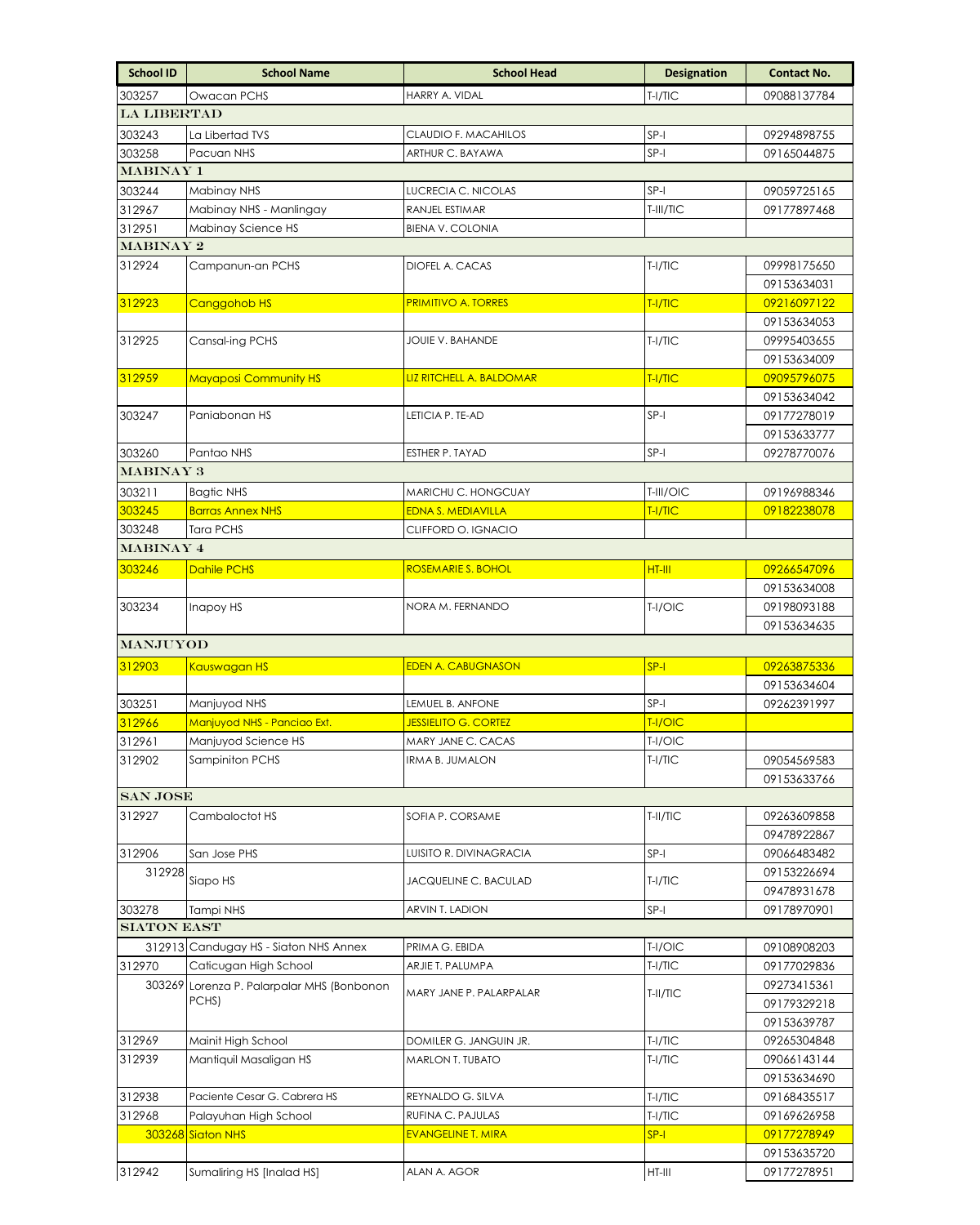| <b>School ID</b>         | <b>School Name</b>             | <b>School Head</b>           | <b>Designation</b> | <b>Contact No.</b> |  |  |  |  |
|--------------------------|--------------------------------|------------------------------|--------------------|--------------------|--|--|--|--|
|                          |                                |                              |                    | 09153639780        |  |  |  |  |
| <b>SIATON WEST 1</b>     |                                |                              |                    |                    |  |  |  |  |
| 312940                   | Cambonbon NHS                  | LORNA B. TINGUBAN            | T-I/TIC            | 09057336966        |  |  |  |  |
|                          |                                |                              |                    | 09153639759        |  |  |  |  |
| 303253                   | Maloh PCHS                     | <b>JULIET D. RUBIO</b>       | T-III/TIC          | 09277690811        |  |  |  |  |
| 312914                   | Siaton Science HS              | JOSEPHINE N. JAMANDRON       | $SP-I$             | 09058616537        |  |  |  |  |
| <b>SIATON WEST 2</b>     |                                |                              |                    |                    |  |  |  |  |
| 312937                   | <b>Aurelia G. Merecido MHS</b> | <b>ELIZABETH T. PINO</b>     | T-III/TIC          | 09279387626        |  |  |  |  |
| 312941                   | Giligaon HS                    | <b>ELENITA R. MACAPANGAL</b> | T-II/TIC           | 09265078944        |  |  |  |  |
|                          |                                |                              |                    | 09153634722        |  |  |  |  |
| 303252                   | <b>Maria Macahig NHS</b>       | <b>VALYNE N. ACSON</b>       | $SP-I$             | 09177278793        |  |  |  |  |
| <b>SIBULAN 1 (SOUTH)</b> |                                |                              |                    |                    |  |  |  |  |
| 312943                   | <b>Bolocboloc HS</b>           | ANTONIA A. DE LA CRUZ        | $HT-III$           | 09278942502        |  |  |  |  |
| 303270                   | Sibulan NHS                    | ERNESTO RONALD C. TENORIO    | SP-II              | 09173691751        |  |  |  |  |
|                          |                                |                              |                    | 035-522-1239       |  |  |  |  |
| 312946                   | Sibulan NHS - Maslog Ext.      | NELLIE B. JANDAYAN           | $HT-III$           | 09478922730        |  |  |  |  |
| 312953                   | Sibulan Night HS               | FE LUISA P. DIONGCO          | T-III/TIC          | 09477169068        |  |  |  |  |
|                          |                                |                              |                    | 9153634770         |  |  |  |  |
| <b>SIBULAN 2 (NORTH)</b> |                                |                              |                    |                    |  |  |  |  |
| 303271                   | Ajong HS                       | MA JESSICA S. DELVO          | $T-1/TIC$          | 09058077430        |  |  |  |  |
|                          |                                |                              |                    | 09153634778        |  |  |  |  |
| 312907                   | Enrique Villanueva HS          | JOEL A. JAMARO               | $T-I/TIC$          | 09352482245        |  |  |  |  |
| 312901                   | <b>Maningcao NHS</b>           | <b>IVY B. DICEN</b>          |                    | 09153634799        |  |  |  |  |
| 303272                   | San Antonio NHS                | MERBEN A. ZERNA              | T-III/TIC          | 09058319390        |  |  |  |  |
|                          |                                |                              |                    | 09153639549        |  |  |  |  |
| 312945                   | Sibulan NHS - Balugo Ext.      | <b>FLORENCIA D. CAMPOY</b>   | T-I/TIC            | 09351379161        |  |  |  |  |
| 312944                   | <b>Sibulan Science HS</b>      | <b>EDFEL V. CABAG</b>        | $SP-I$             | 09059049676        |  |  |  |  |
|                          |                                |                              |                    | 035-419-8913       |  |  |  |  |
| 312948                   | Tubigon HS                     | <b>FERDINAND D. DIPALING</b> | T-II/TIC           | 09478922738        |  |  |  |  |
|                          | STA. CATALINA NORTH 1          |                              |                    |                    |  |  |  |  |
| 303205                   | Amio NHS                       | FRANCES M. BULANGIS          | T-III/TIC          | 09177278991        |  |  |  |  |
| 303264                   | Obat HS                        | MARY NIKKI V. ANTALAN        | T-I/TIC            | 09177278981        |  |  |  |  |
|                          |                                |                              |                    | 09153634757        |  |  |  |  |
| 303265                   | Sta. Catalina NHS              | RENANTE A. JUANILLO          | $SP-I$             | 09177278829        |  |  |  |  |
| 312935                   | Sta. Catalina Science HS       | ANNABELLE N. BANAYBANAY      | T-III/TIC          | 09351016200        |  |  |  |  |
|                          |                                |                              |                    | 09153633696        |  |  |  |  |
|                          | STA. CATALINA NORTH 2          |                              |                    |                    |  |  |  |  |
| 303206                   | Avocado CHS                    | JONALDEN M. ALISNA           | $T-I/TIC$          | 09367140807        |  |  |  |  |
| 312929                   | Cawitan HS                     | MARIA NOHRIE JAY E. BIÑAS    | T-I/OIC            | 09267687176        |  |  |  |  |
| <u>312933</u>            | <u>Kakha HS</u>                | <u>SHAMAE T. SALES</u>       | TI/TIC             | <u>09058178418</u> |  |  |  |  |
| 312931                   | Nagbinlod HS                   | VINUS M. CUBA                | T-I/TIC            | 09173201815        |  |  |  |  |
| 312934                   | San Miguel HS                  | DUNALIZA C. VILLAHERMOSA     | T-I/TIC            | 09177278983        |  |  |  |  |
|                          |                                |                              |                    | 09153633742        |  |  |  |  |
| 312930                   | Tamlang HS                     | KENT EDWARD G. NOLAM         | T-I/TIC            | 09069324797        |  |  |  |  |
|                          | STA. CATALINA SOUTH            |                              |                    |                    |  |  |  |  |
| 303250                   | Casiano Z. Napigkit NHS        | REYCO Q. BELNAS              | SP-I               | 09177278979        |  |  |  |  |
| 303263                   | Don Emilio Macias MNHS         | MARILYN D. LAJATO            | SP-II              | 09054728443        |  |  |  |  |
| 312932                   | Milagrosa HS                   | MARIA CONCEPCION N. DAGA     | T-I/TIC            | 09051738378        |  |  |  |  |
| 312936                   | Nagbalaye HS                   | GLENDA B. NUÑEZ              | T-II/TIC           | 09177278825        |  |  |  |  |
| 312912                   | Pedro R. Abul MHS              | GERARDO TUBIO PALTINGCA JR.  | T-I/TIC            | 09368383646        |  |  |  |  |
|                          |                                |                              |                    | 09153634471        |  |  |  |  |
| TAYASAN                  |                                |                              |                    |                    |  |  |  |  |
| 303261                   | Pinalubngan NHS                | <b>AMIEL G. BAYNOSA</b>      | T-I/TIC            | 09268971633        |  |  |  |  |
| 312950                   | Tayasan National Science HS    | WARNER A. CALLAO             | T-II/TIC           | 09177439758        |  |  |  |  |
| 303289                   | Tayasan NHS (Main)             | MARIA FE RAMIREZ YOSORES     | $SP-I$             | 09277317594        |  |  |  |  |
|                          |                                |                              |                    | 09153633697        |  |  |  |  |
| 303290                   | Tayasan NHS - Bago Campus      | FELIX M. MONTERO             | $T-I/TIC$          | 09177278839        |  |  |  |  |
| <b>VALENCIA</b>          |                                |                              |                    |                    |  |  |  |  |
| 312908                   | <b>Balugo NHS</b>              | RUSTICA P. IMBO              | T-III/TIC          | 09085725932        |  |  |  |  |